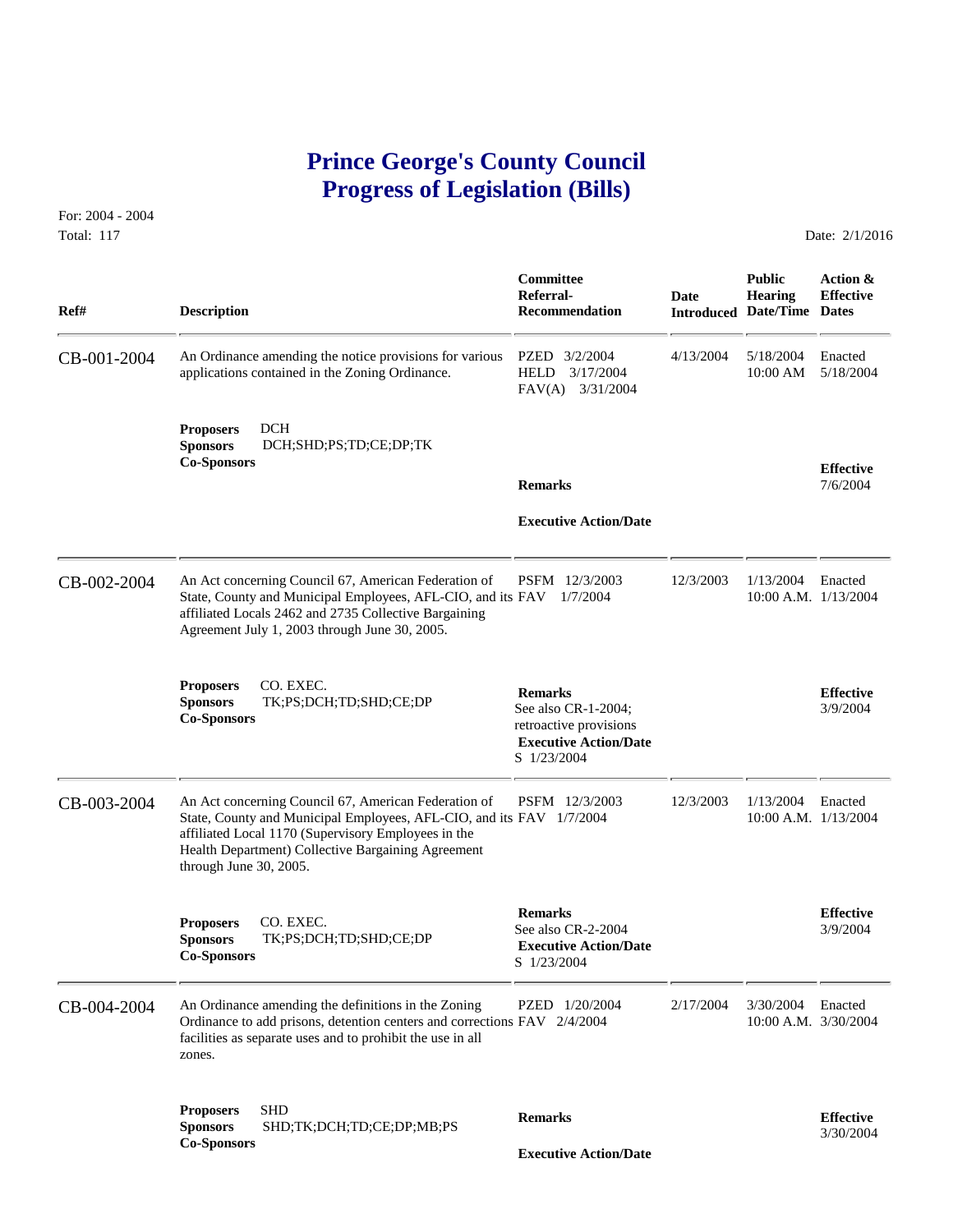| Ref#        | <b>Description</b>                                                                                                                                                                                                                                     | Committee<br>Referral-<br>Recommendation                         | Date<br><b>Introduced</b> | <b>Public</b><br><b>Hearing</b><br>Date/Time | Action &<br><b>Effective</b><br><b>Dates</b> |
|-------------|--------------------------------------------------------------------------------------------------------------------------------------------------------------------------------------------------------------------------------------------------------|------------------------------------------------------------------|---------------------------|----------------------------------------------|----------------------------------------------|
| CB-005-2004 | An Ordinance permitting wholesaling, distribution and<br>related storage in the C-S-C Zone under certain<br>circumstances.                                                                                                                             | PZED 1/20/2004<br>HELD 2/4/2004<br>FAV(A) 3/31/2004              | 4/13/2004                 | 5/18/2004<br>10:00 AM                        | Enacted<br>5/18/2004                         |
|             | TH<br><b>Proposers</b><br><b>TH</b><br><b>Sponsors</b><br><b>Co-Sponsors</b>                                                                                                                                                                           | <b>Remarks</b><br><b>Executive Action/Date</b>                   |                           |                                              | <b>Effective</b><br>7/6/2004                 |
| CB-006-2004 | An Act revising the composition of the membership of the PSFM 2/10/2004<br>Revenue Authority.                                                                                                                                                          | FAV 2/25/2004                                                    | 3/9/2004                  | 4/6/2004<br>1:30 P.M.                        | Enacted<br>4/20/2004                         |
|             | CE<br><b>Proposers</b><br><b>Sponsors</b><br>CE;TK;DCH;SHD;TD;PS<br><b>Co-Sponsors</b>                                                                                                                                                                 | <b>Remarks</b><br><b>Executive Action/Date</b><br>US 5/11/2004   |                           |                                              | <b>Effective</b><br>6/28/2004                |
| CB-007-2004 | An Act revising the composition of the membership of the PSFM 2/10/2004<br>Redevelopment Authority.                                                                                                                                                    | FAV 2/25/2004                                                    | 3/9/2004                  | 4/6/2004<br>1:30 P.M.                        | Enacted<br>4/20/2004                         |
|             | CE<br><b>Proposers</b><br>CE;TK;DCH;SHD;TD;PS<br><b>Sponsors</b><br><b>Co-Sponsors</b>                                                                                                                                                                 | <b>Remarks</b><br><b>Executive Action/Date</b><br>US $5/11/2004$ |                           |                                              | <b>Effective</b><br>6/28/2004                |
| CB-008-2004 | An Act regulating the adult entertainment industry by<br>establishing license requirements and penalties for<br>violators and amending the provisions of the Code to<br>clarify the use of the terms "public place" and "place open<br>to the public". | HEHS 2/24/2004<br>HELD 9/15/2004                                 |                           |                                              | <b>Effective</b>                             |
|             | TK;TD;PS;SHD;TH;CE;DP;MB;CO.<br><b>Proposers</b><br>EXEC.<br><b>Sponsors</b><br><b>Co-Sponsors</b>                                                                                                                                                     | <b>Remarks</b><br><b>Executive Action/Date</b>                   |                           |                                              |                                              |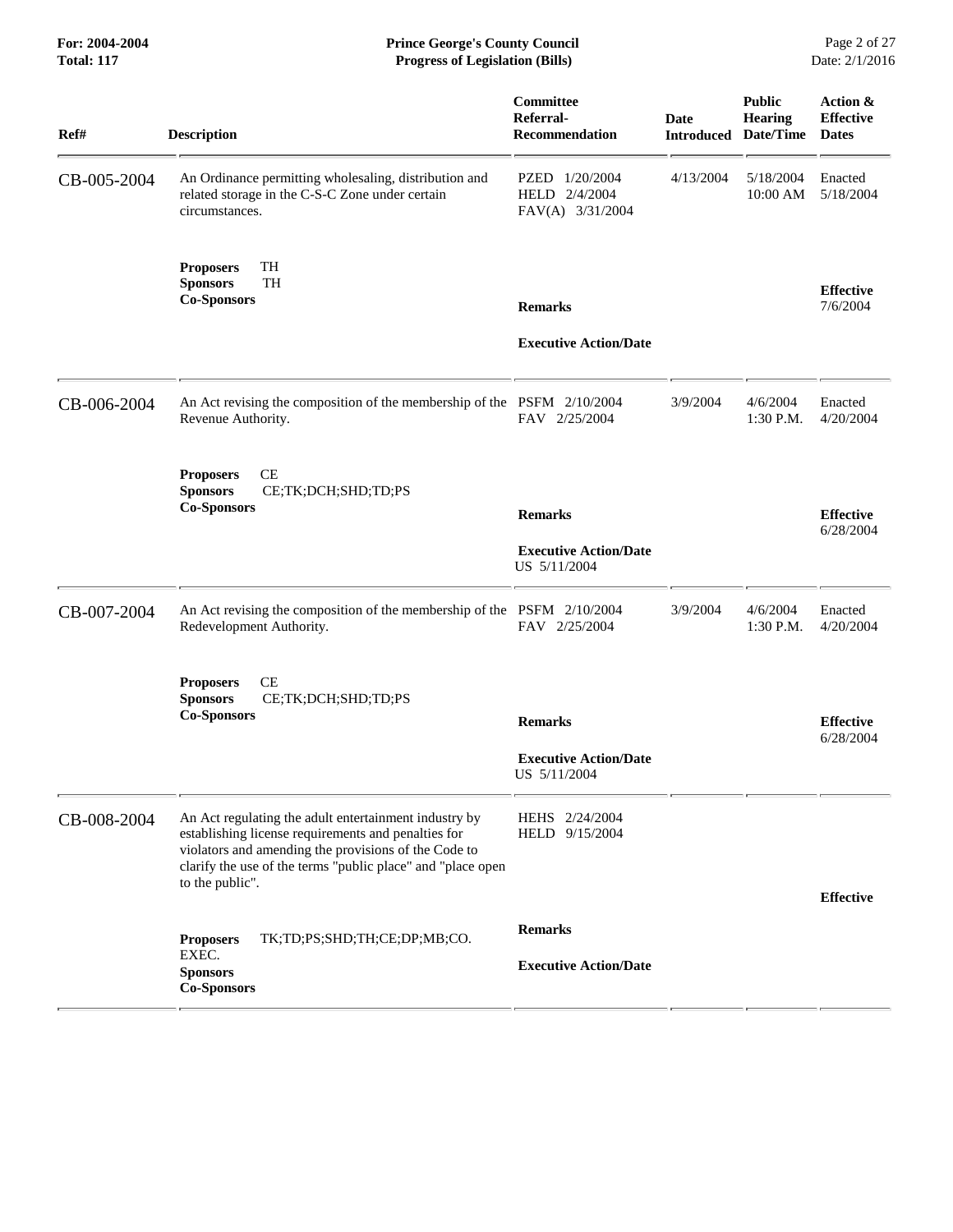| Ref#<br>CB-009-2004 | <b>Description</b><br>An Ordinance permitting a swimming pool accessory to a<br>hotel or motel in the C-O Zone.                                                                                                        | Committee<br>Referral-<br><b>Recommendation</b><br>PZED 2/17/2004<br>FAV 3/3/2004 | Date<br><b>Introduced</b><br>3/16/2004 | <b>Public</b><br><b>Hearing</b><br>Date/Time<br>4/27/2004<br>1:30 P.M. | Action &<br><b>Effective</b><br><b>Dates</b><br>Enacted<br>4/27/2004 |
|---------------------|------------------------------------------------------------------------------------------------------------------------------------------------------------------------------------------------------------------------|-----------------------------------------------------------------------------------|----------------------------------------|------------------------------------------------------------------------|----------------------------------------------------------------------|
|                     | DP<br><b>Proposers</b><br><b>Sponsors</b><br>DP;DCH;TK<br><b>Co-Sponsors</b>                                                                                                                                           | <b>Remarks</b><br><b>Executive Action/Date</b>                                    |                                        |                                                                        | <b>Effective</b><br>6/14/2004                                        |
| CB-010-2004         | An Ordinance amending the appointment procedure for<br>the People's Zoning Counsel, providing for the role of<br>Deputy People's Zoning Counsel, and amending the<br>compensation provisions.                          | PZED 2/17/2004<br>FAV(A) 3/3/2004                                                 | 3/16/2004                              | 4/27/2004<br>1:30 P.M.                                                 | Enacted<br>4/27/2004                                                 |
|                     | <b>Proposers</b><br>TK;SHD;DP;DCH;CE<br>TK;SHD;DP;DCH;CE<br><b>Sponsors</b><br><b>Co-Sponsors</b>                                                                                                                      | <b>Remarks</b><br><b>Executive Action/Date</b>                                    |                                        |                                                                        | <b>Effective</b><br>4/27/2004                                        |
| CB-011-2004         | An Ordinance defining Low-Impact Home Occupations<br>and permitting the use in certain residential zones,<br>amending the definition of home occupation, and making<br>related amendments concerning home occupations. | PZED 2/17/2004<br>FAV(A) 3/17/2004                                                | 3/30/2004                              | 5/11/2004<br>11:00 AM                                                  | Enacted<br>5/11/2004                                                 |
|                     | <b>SHD</b><br><b>Proposers</b><br><b>Sponsors</b><br>SHD;CE;TK;PS<br><b>Co-Sponsors</b>                                                                                                                                | <b>Remarks</b><br><b>Executive Action/Date</b>                                    |                                        |                                                                        | <b>Effective</b><br>6/28/2004                                        |
| CB-012-2004         | A Subdivision Bill permitting the Planning Board to<br>approve alleys in Comprehensive Design and Mixed Use HELD 3/17/2004<br>Zones under certain circumstances.                                                       | PZED 3/2/2004                                                                     |                                        |                                                                        |                                                                      |
|                     | M-NCPPC<br><b>Proposers</b><br><b>Sponsors</b><br><b>Co-Sponsors</b>                                                                                                                                                   | <b>Remarks</b><br><b>Executive Action/Date</b>                                    |                                        |                                                                        | <b>Effective</b>                                                     |
| CB-013-2004         | An Ordinance permitting multifamily dwellings in the C-O PZED 3/16/2004<br>Zone under certain circumstances.                                                                                                           | $FAV(A)$ 4/7/2004                                                                 | 4/20/2004                              | 6/8/2004<br>10:00 AM                                                   | PI<br>6/8/2004                                                       |
|                     | <b>DCH</b><br><b>Proposers</b><br><b>Sponsors</b><br>DCH;SHD;DP<br><b>Co-Sponsors</b>                                                                                                                                  | <b>Remarks</b><br><b>Executive Action/Date</b>                                    |                                        |                                                                        | <b>Effective</b>                                                     |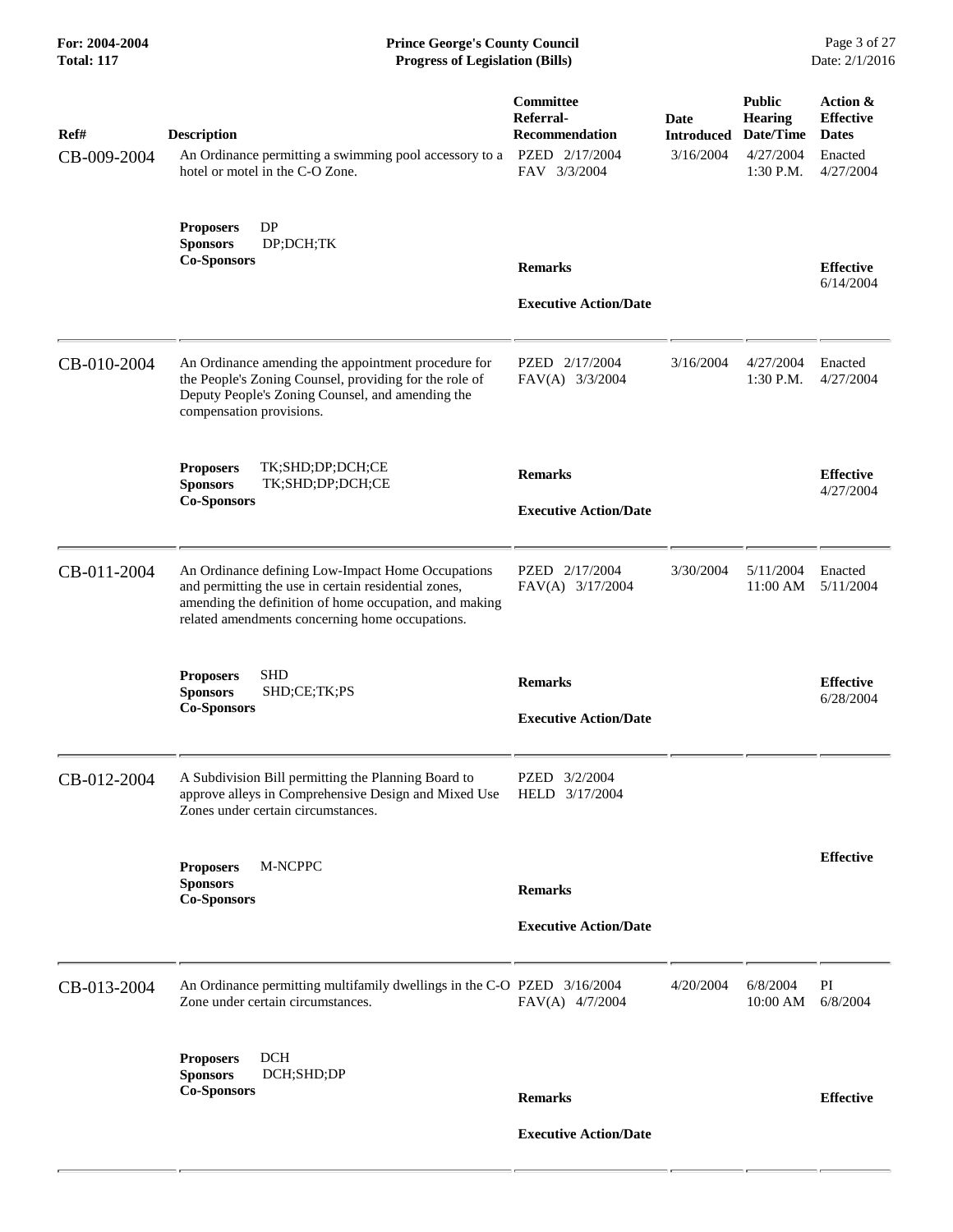| Ref#<br>CB-014-2004 | <b>Description</b><br>An Ordinance permitting townhouses in the R-R Zone<br>under certain circumstances.                                                                                                                                      | Committee<br>Referral-<br><b>Recommendation</b><br>PZED 3/16/2004<br>FAV(A) 4/7/2004                                                       | <b>Date</b><br><b>Introduced</b><br>4/20/2004 | <b>Public</b><br><b>Hearing</b><br>Date/Time<br>6/8/2004<br>$10:00$ AM | Action &<br><b>Effective</b><br><b>Dates</b><br>PI<br>6/8/2004 |
|---------------------|-----------------------------------------------------------------------------------------------------------------------------------------------------------------------------------------------------------------------------------------------|--------------------------------------------------------------------------------------------------------------------------------------------|-----------------------------------------------|------------------------------------------------------------------------|----------------------------------------------------------------|
|                     | <b>DCH</b><br><b>Proposers</b><br><b>Sponsors</b><br>DCH;SHD<br><b>Co-Sponsors</b>                                                                                                                                                            | <b>Remarks</b>                                                                                                                             |                                               |                                                                        | <b>Effective</b>                                               |
|                     |                                                                                                                                                                                                                                               | <b>Executive Action/Date</b>                                                                                                               |                                               |                                                                        |                                                                |
| CB-015-2004         | An Ordinance permitting eating or drinking establishments PZED 3/23/2004<br>and retail uses in the I-1 Zone under certain<br>circumstances.                                                                                                   | HELD 4/22/2004                                                                                                                             |                                               |                                                                        |                                                                |
|                     | <b>DCH</b><br><b>Proposers</b><br><b>Sponsors</b><br><b>Co-Sponsors</b>                                                                                                                                                                       | <b>Remarks</b>                                                                                                                             |                                               |                                                                        | <b>Effective</b>                                               |
|                     |                                                                                                                                                                                                                                               | <b>Executive Action/Date</b>                                                                                                               |                                               |                                                                        |                                                                |
| CB-016-2004         | An Ordinance authorizing amendments to approved Basic PZED 3/30/2004<br>Plans under certain circumstances                                                                                                                                     | FAV 4/7/2004                                                                                                                               | 4/20/2004                                     | 6/8/2004<br>10:00 AM                                                   | Enacted<br>6/8/2004                                            |
|                     | SHD;CE;DCH;DP<br><b>Proposers</b><br>SHD;CE;DCH;DP<br><b>Sponsors</b><br><b>Co-Sponsors</b>                                                                                                                                                   | <b>Remarks</b>                                                                                                                             |                                               |                                                                        | <b>Effective</b>                                               |
|                     |                                                                                                                                                                                                                                               | <b>Executive Action/Date</b>                                                                                                               |                                               |                                                                        | 7/26/2004                                                      |
| CB-017-2004         | An Act concerning the International Association of Fire<br>Fighters, AFL-CIO, Local 1619 Fire Fighters, Paramedics FAV 4/13/2004<br>and Emergency Response Technicians) Collective<br>Bargaining Agreement July 1, 2003 through June 30, 2005 | PSFM 4/6/2004                                                                                                                              | 4/27/2004                                     | 5/18/2004<br>10:00 AM 5/27/2004                                        | Enacted                                                        |
|                     | CO. EXEC.<br><b>Proposers</b><br>TK;PS;DCH;TD;SHD;CE;DP;MB<br><b>Sponsors</b><br><b>Co-Sponsors</b>                                                                                                                                           | <b>Remarks</b><br>See also CR-20, 21,<br>22-2004 and CB-18-2004;<br>Retroactive provisions<br><b>Executive Action/Date</b><br>$S$ 6/1/2004 |                                               |                                                                        | <b>Effective</b><br>7/19/2004                                  |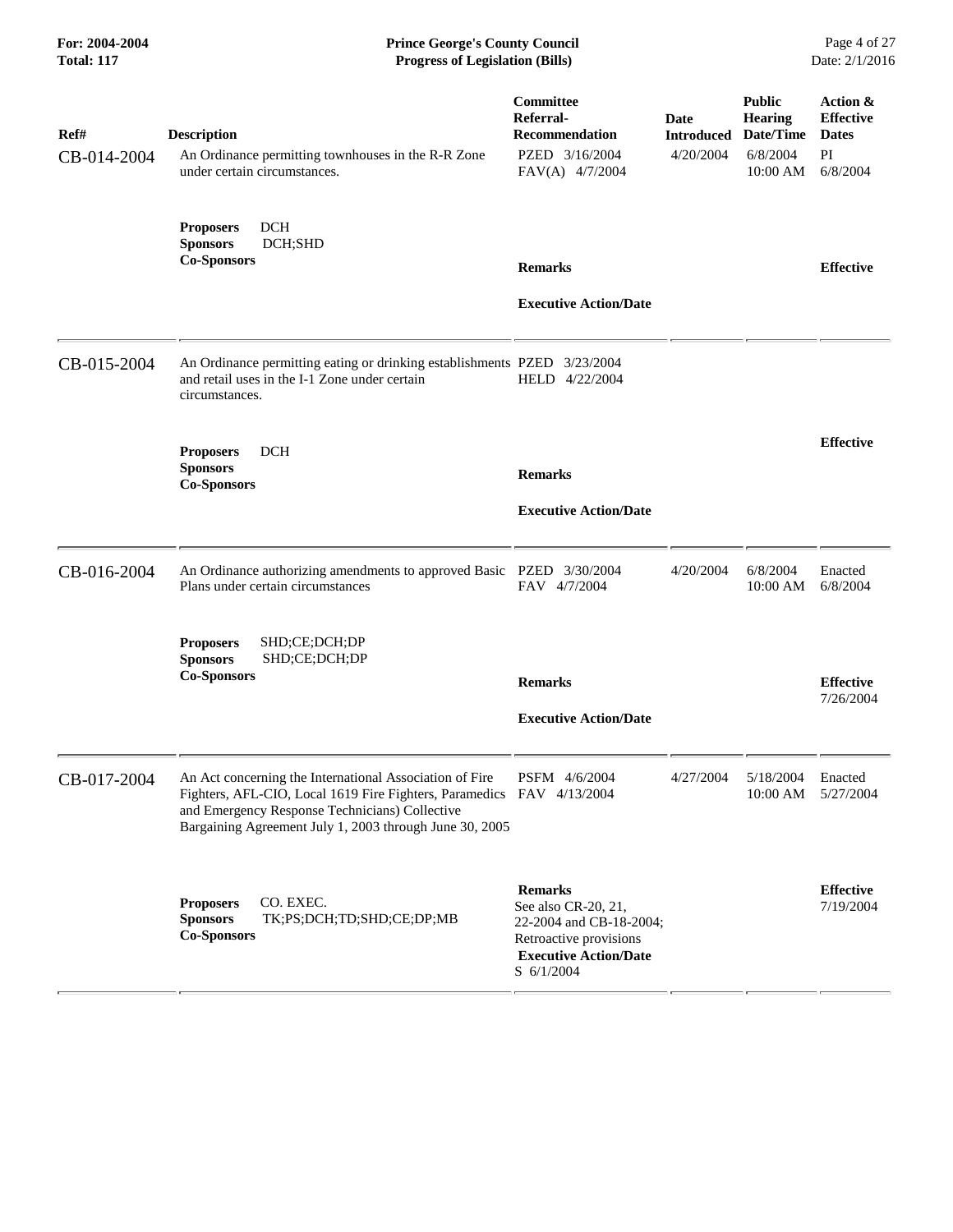| Ref#<br>CB-018-2004 | <b>Description</b><br>An Act assigning a certain class of work to the bargaining<br>unit represented by the International Association of Fire<br>Fighters, AFL-CIO, Local 1619 (Fire Fighters, Paramedics<br>and Emergency Response Technicians) and amending the<br><b>Classification Plan</b> | Committee<br>Referral-<br><b>Recommendation</b><br>PSFM 4/6/2004<br>FAV 4/13/2004                                                        | Date<br><b>Introduced</b><br>4/27/2004 | <b>Public</b><br><b>Hearing</b><br>Date/Time<br>5/18/2004<br>10:00 AM | Action &<br><b>Effective</b><br><b>Dates</b><br>Enacted<br>5/27/2004 |
|---------------------|-------------------------------------------------------------------------------------------------------------------------------------------------------------------------------------------------------------------------------------------------------------------------------------------------|------------------------------------------------------------------------------------------------------------------------------------------|----------------------------------------|-----------------------------------------------------------------------|----------------------------------------------------------------------|
|                     | <b>Proposers</b><br>CO. EXEC.<br><b>Sponsors</b><br>TK;PS;DCH;TD;SHD;CE;DP;MB<br><b>Co-Sponsors</b>                                                                                                                                                                                             | <b>Remarks</b><br>See also CR-20, 21,<br>22-2004 and CB-17-2004;<br>Retroactive provisions<br><b>Executive Action/Date</b><br>S 6/1/2004 |                                        |                                                                       | <b>Effective</b><br>7/19/2004                                        |
| CB-019-2004         | An Act concerning the International Association of Fire<br>Fighters, Local 1619, AFL-CIO (Civilian Unit) Collective FAV 4/13/2004<br>Bargaining Agreement July 1, 2003 through June 30, 2005                                                                                                    | PSFM 4/6/2004                                                                                                                            | 4/27/2004                              | 5/18/2004<br>$10:00$ AM                                               | Enacted<br>5/27/2004                                                 |
|                     | <b>Proposers</b><br>CO. EXEC.<br><b>Sponsors</b><br>TK;PS;DCH;TD;CE;DP;MB<br><b>Co-Sponsors</b>                                                                                                                                                                                                 | <b>Remarks</b><br>See also CR-23-2004;<br>Retroactive provisions<br><b>Executive Action/Date</b><br>$S \frac{6}{1/2004}$                 |                                        |                                                                       | <b>Effective</b><br>7/19/2004                                        |
| CB-020-2004         | An Act repealing Section 2 of Chapter 78, 1997 Laws of<br>Prince George's County, Maryland to delete the authority<br>to consolidate the revitalization and redevelopment<br>activities of the Maryland-National Capital Park and<br>Planning Commission with the Redevelopment Authority       | PZED 4/6/2004<br>FAV 4/22/2004                                                                                                           | 5/4/2004                               | 6/8/2004<br>10:00 AM                                                  | Recommit<br>6/8/2004                                                 |
|                     | <b>Proposers</b><br>TD;DP;SHD;CE<br><b>Sponsors</b><br>TD;DP;SHD;CE<br><b>Co-Sponsors</b>                                                                                                                                                                                                       | <b>Remarks</b><br><b>Executive Action/Date</b>                                                                                           |                                        |                                                                       | <b>Effective</b>                                                     |
| CB-021-2004         | An Ordinance reducing the minimum area requirement for PZED 4/6/2004<br>landscaping contractor's business                                                                                                                                                                                       | HELD 4/22/2004<br>HELD 5/18/2004<br>FAV(A) 6/2/2004                                                                                      | 6/15/2004                              | 7/21/2004<br>10:00 AM                                                 | Enacted<br>7/21/2004                                                 |
|                     | SHD;DP<br><b>Proposers</b><br>SHD;DP<br><b>Sponsors</b><br><b>Co-Sponsors</b>                                                                                                                                                                                                                   |                                                                                                                                          |                                        |                                                                       | <b>Effective</b><br>9/7/2004                                         |
|                     |                                                                                                                                                                                                                                                                                                 | <b>Remarks</b>                                                                                                                           |                                        |                                                                       |                                                                      |
|                     |                                                                                                                                                                                                                                                                                                 | <b>Executive Action/Date</b>                                                                                                             |                                        |                                                                       |                                                                      |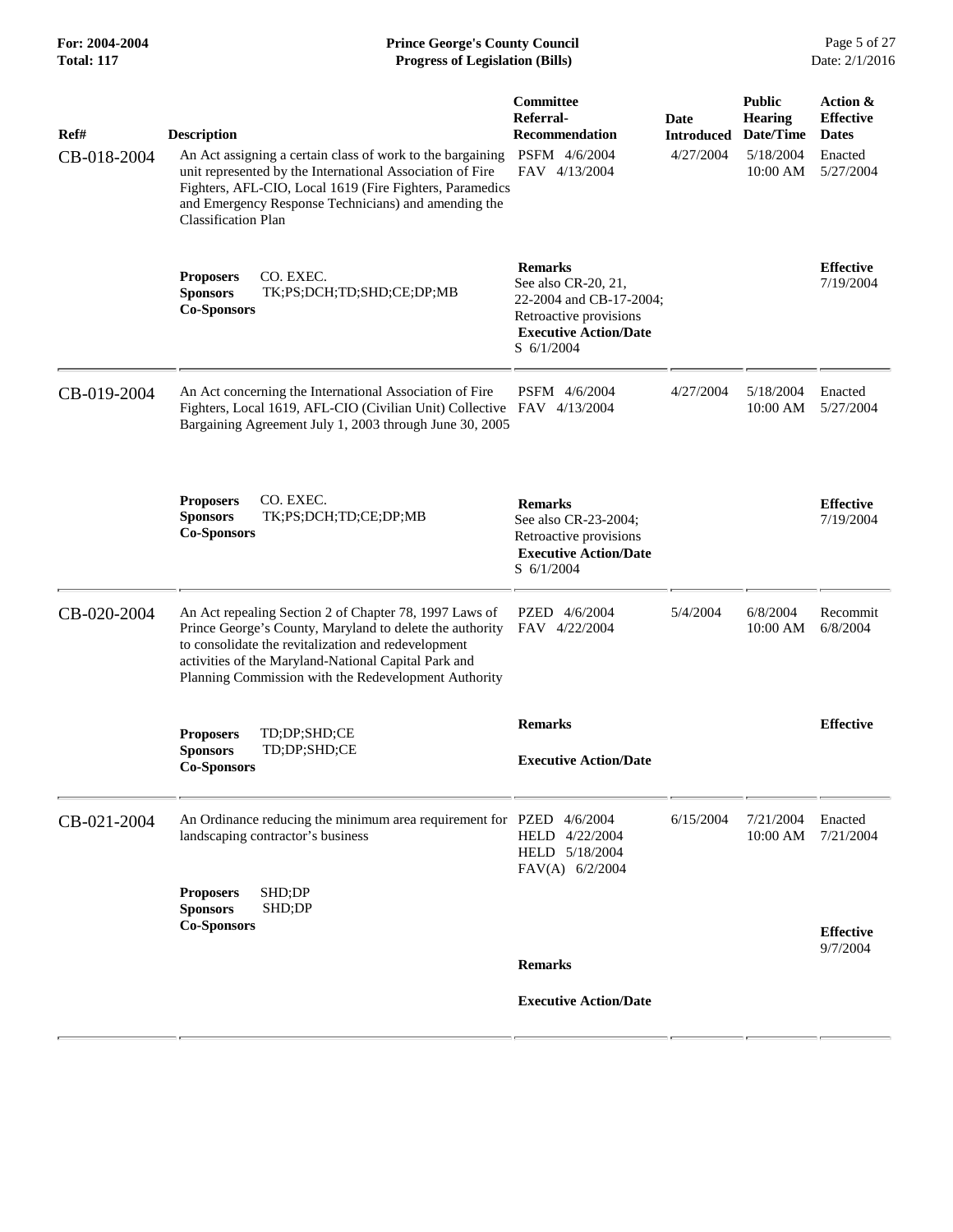| 5/4/2004                     | Date/Time<br><b>Introduced</b> | <b>Dates</b>                  |
|------------------------------|--------------------------------|-------------------------------|
|                              | 6/15/2004<br>10:00 AM          | Enacted<br>6/15/2004          |
| <b>Executive Action/Date</b> |                                | <b>Effective</b><br>8/2/2004  |
| 6/15/2004                    | 7/6/2004<br>10:00 AM           | Enacted<br>7/6/2004           |
| <b>Executive Action/Date</b> |                                | <b>Effective</b><br>8/23/2004 |
| 6/15/2004                    | 7/6/2004<br>10:00 AM           | Enacted<br>7/6/2004           |
| <b>Executive Action/Date</b> |                                | <b>Effective</b><br>8/23/2004 |
|                              |                                |                               |
| <b>Executive Action/Date</b> |                                | <b>Effective</b>              |
| 4/27/2004                    | 5/18/2004<br>10:00 AM          | Enacted<br>5/27/2004          |
| <b>Executive Action/Date</b> |                                | <b>Effective</b><br>7/12/2004 |
|                              |                                |                               |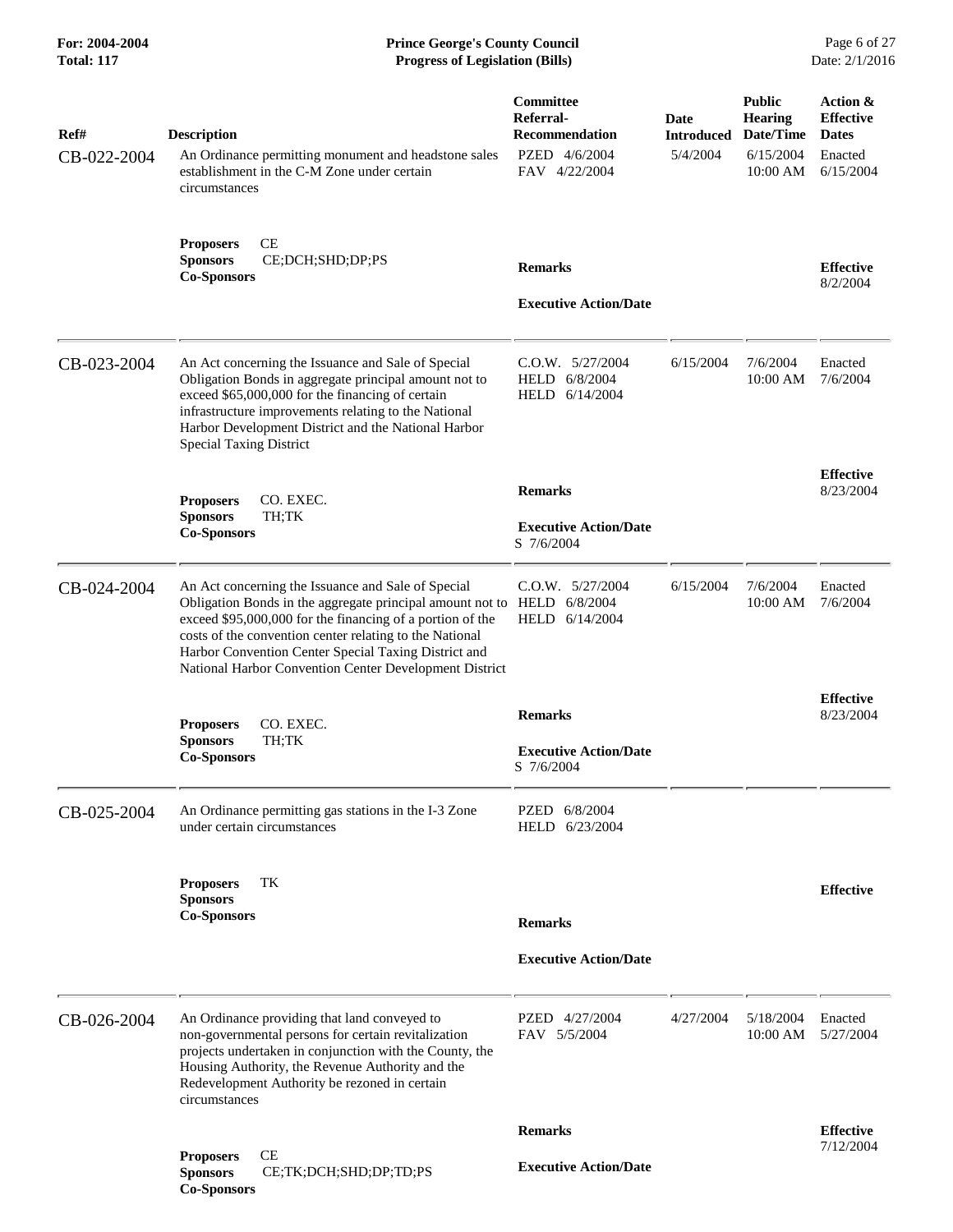#### **For: 2004-2004 Prince George's County Council** Page 7 of 27 **Total: 117 Progress of Legislation (Bills)** Date: 2/1/2016

| Ref#        | <b>Description</b>                                                                                                                                                                                                            | Committee<br>Referral-<br><b>Recommendation</b>       | Date       | <b>Public</b><br><b>Hearing</b><br><b>Introduced Date/Time Dates</b> | Action &<br><b>Effective</b> |
|-------------|-------------------------------------------------------------------------------------------------------------------------------------------------------------------------------------------------------------------------------|-------------------------------------------------------|------------|----------------------------------------------------------------------|------------------------------|
| CB-027-2004 | An Act restoring provisions that were deleted from the<br>Personnel Law pertaining to longevity increases in certain HELD 5/17/2004<br>circumstances                                                                          | PSFM 4/27/2004<br>HELD 6/9/2004<br>HELD 6/23/2004     |            |                                                                      |                              |
|             | <b>Proposers</b><br>TD<br><b>Sponsors</b><br><b>Co-Sponsors</b>                                                                                                                                                               |                                                       |            |                                                                      | <b>Effective</b>             |
|             |                                                                                                                                                                                                                               | <b>Remarks</b>                                        |            |                                                                      |                              |
|             |                                                                                                                                                                                                                               | <b>Executive Action/Date</b>                          |            |                                                                      |                              |
| CB-028-2004 | An Ordinance permitting multifamily dwellings in the<br>C-S-C Zone under certain circumstances                                                                                                                                | PZED 4/27/2004<br>HELD 10/6/2004<br>FAV(A) 10/12/2004 | 10/19/2004 | 11/23/2004 Enacted<br>10:00 AM                                       | 11/23/2004                   |
|             | <b>Proposers</b><br>MВ<br><b>Sponsors</b><br>MB;DCH<br><b>Co-Sponsors</b>                                                                                                                                                     |                                                       |            |                                                                      | <b>Effective</b>             |
|             |                                                                                                                                                                                                                               | <b>Remarks</b>                                        |            |                                                                      | 1/10/2005                    |
|             |                                                                                                                                                                                                                               | <b>Executive Action/Date</b>                          |            |                                                                      |                              |
| CB-029-2004 | An Act concerning vicious animals, amending provisions<br>pertaining to potentially dangerous dogs, providing<br>criminal penalties for violations, and repealing breed<br>specific prohibitions concerning pit bull terriers | HEHS 4/27/2004<br>HELD 6/15/2004                      |            |                                                                      |                              |
|             |                                                                                                                                                                                                                               |                                                       |            |                                                                      | <b>Effective</b>             |
|             | TH<br><b>Proposers</b><br><b>Sponsors</b>                                                                                                                                                                                     | <b>Remarks</b>                                        |            |                                                                      |                              |
|             | <b>Co-Sponsors</b>                                                                                                                                                                                                            | <b>Executive Action/Date</b>                          |            |                                                                      |                              |
| CB-030-2004 | An Act designating Census Tracts that comprise the<br>Revitalization Tax Credit District, to reflect changes in<br>median income as determined by the 2000 Census                                                             | PSFM 5/11/2004<br>HELD 6/9/2004<br>HELD 6/23/2004     |            |                                                                      |                              |
|             | DP<br><b>Proposers</b><br><b>Sponsors</b>                                                                                                                                                                                     |                                                       |            |                                                                      | <b>Effective</b>             |
|             | <b>Co-Sponsors</b>                                                                                                                                                                                                            | <b>Remarks</b>                                        |            |                                                                      |                              |
|             |                                                                                                                                                                                                                               | <b>Executive Action/Date</b>                          |            |                                                                      |                              |
|             |                                                                                                                                                                                                                               |                                                       |            |                                                                      |                              |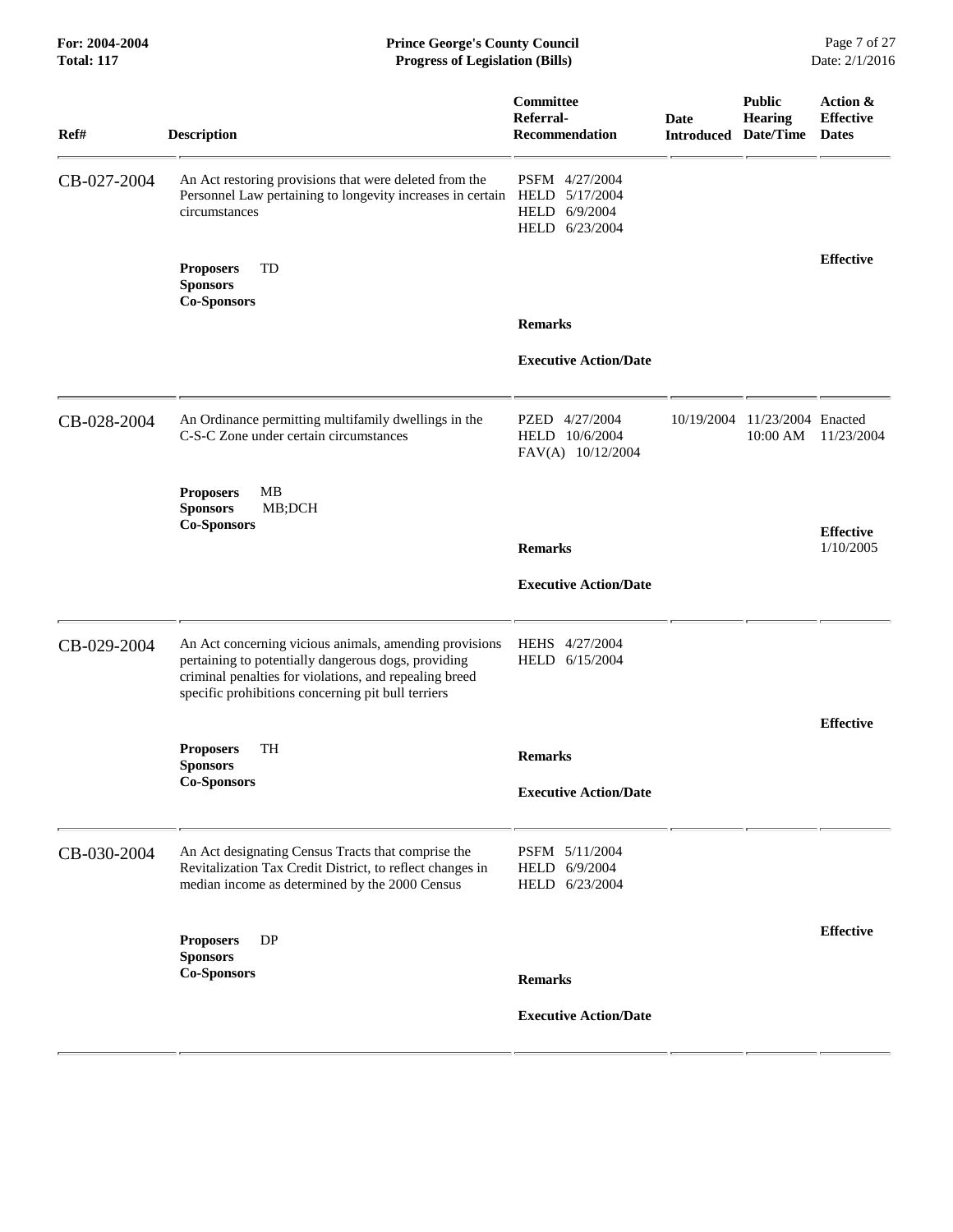| Ref#<br>CB-031-2004 | <b>Description</b><br>An Ordinance concerning Maryland-Washington Regional PZED 5/11/2004<br>District Boundaries for the purpose of providing<br>procedures for statutory review of proposed zoning<br>relating to annexations by a municipality with zoning<br>authority | Committee<br>Referral-<br><b>Recommendation</b>              | <b>Date</b><br><b>Introduced</b><br>5/11/2004 | <b>Public</b><br><b>Hearing</b><br>Date/Time<br>6/22/2004<br>10:00 AM | Action &<br><b>Effective</b><br><b>Dates</b><br>PI<br>6/22/2004 |
|---------------------|---------------------------------------------------------------------------------------------------------------------------------------------------------------------------------------------------------------------------------------------------------------------------|--------------------------------------------------------------|-----------------------------------------------|-----------------------------------------------------------------------|-----------------------------------------------------------------|
|                     | TD;CE;SHD;DP;PS<br><b>Proposers</b><br>TD;CE;SHD;DP;PS<br><b>Sponsors</b><br><b>Co-Sponsors</b>                                                                                                                                                                           | <b>Remarks</b><br><b>Executive Action/Date</b>               |                                               |                                                                       | <b>Effective</b>                                                |
| CB-032-2004         | An Act approving the Prince George's County portion of<br>the Maryland-National Capital Park and Planning<br>Commission budget and making appropriations and<br>levying certain taxes for FY 2005 for the M-NCPPC                                                         |                                                              | 5/27/2004                                     |                                                                       | Enacted<br>5/27/2004                                            |
|                     | TK<br><b>Proposers</b><br><b>Sponsors</b><br>PS;DCH;SHD;CE;DP;TD<br><b>Co-Sponsors</b>                                                                                                                                                                                    | <b>Remarks</b><br><b>Executive Action/Date</b><br>S 6/1/2004 |                                               |                                                                       | <b>Effective</b><br>7/1/2004                                    |
| CB-033-2004         | An Act concerning FY2004-2005 Current Expense and<br><b>Capital Budgets</b>                                                                                                                                                                                               |                                                              | 5/27/2004                                     |                                                                       | Enacted<br>5/27/2004                                            |
|                     | TK<br><b>Proposers</b><br><b>Sponsors</b><br>PS;DCH;SHD;CE;DP;TD<br><b>Co-Sponsors</b>                                                                                                                                                                                    | <b>Remarks</b><br><b>Executive Action/Date</b><br>S 6/7/2004 |                                               |                                                                       | <b>Effective</b><br>7/1/2004                                    |
| CB-034-2004         | An Emergency Bill providing conditions upon the use of<br>certain funds appropriated for Dimensions Healthcare<br>Systems, Inc.                                                                                                                                           | $C.0.W.$ $5/27/2004$<br>FAV 6/15/2004                        | 5/27/2004                                     | 6/22/2004<br>10:00 AM                                                 | Enacted<br>6/22/2004                                            |
|                     | TK<br><b>Proposers</b><br><b>Sponsors</b><br>TK;SHD;CE;DCH;DP<br><b>Co-Sponsors</b>                                                                                                                                                                                       | <b>Remarks</b><br><b>Executive Action/Date</b><br>S 7/9/2004 |                                               |                                                                       | <b>Effective</b><br>7/9/2004                                    |
| CB-035-2004         | An Ordinance modifying the property size requirement for PZED 6/15/2004<br>a vehicle repair station in the C-S-C Zone under certain<br>circumstances                                                                                                                      | HELD 7/7/2004                                                |                                               |                                                                       |                                                                 |
|                     | <b>PS</b><br><b>Proposers</b><br><b>Sponsors</b><br><b>Co-Sponsors</b>                                                                                                                                                                                                    | <b>Remarks</b><br><b>Executive Action/Date</b>               |                                               |                                                                       | <b>Effective</b>                                                |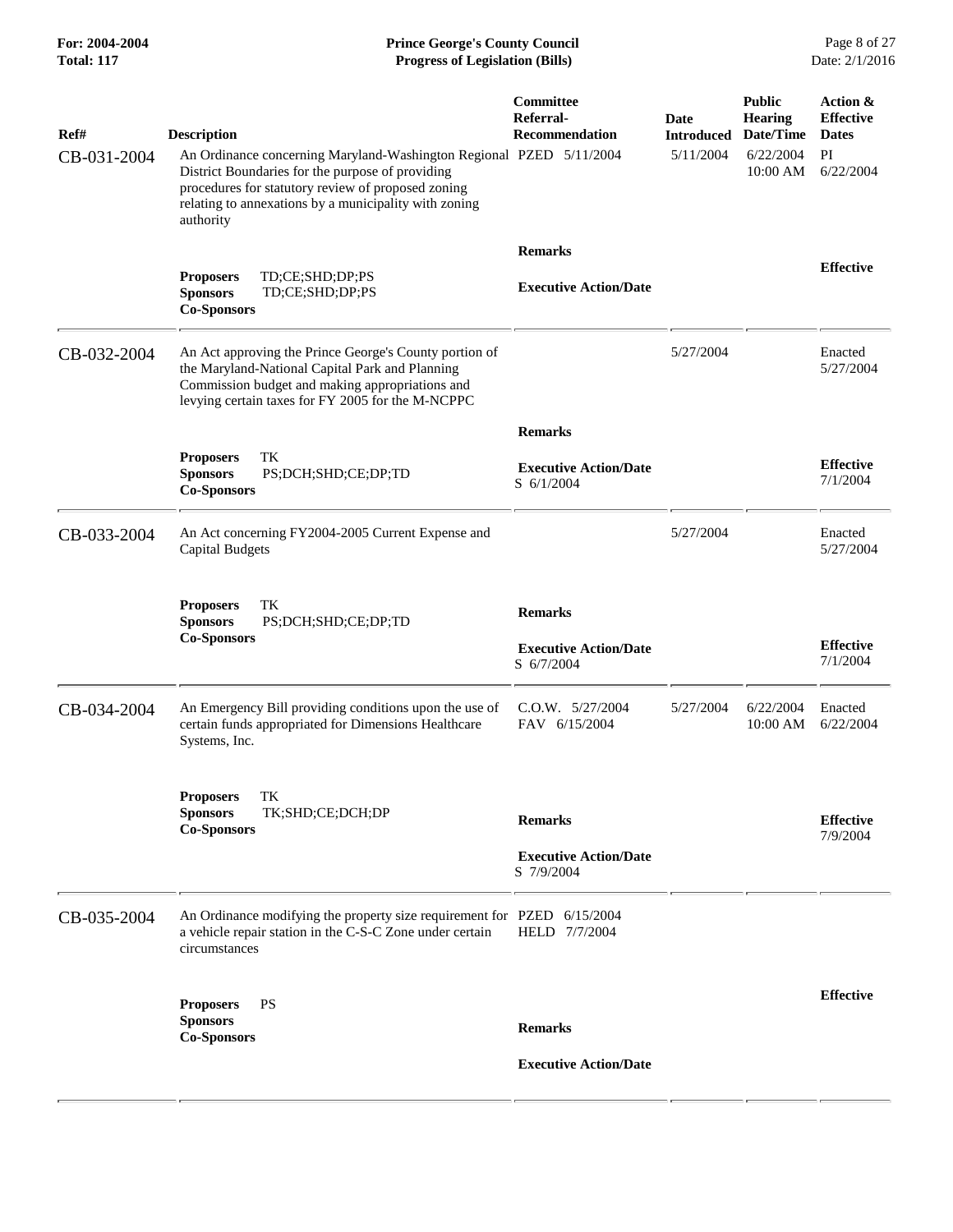| For: 2004-2004<br><b>Total: 117</b> | <b>Prince George's County Council</b><br><b>Progress of Legislation (Bills)</b>                                                                           |                                                                 |                                               |                                                                      | Page 9 of 27<br>Date: 2/1/2016                                       |
|-------------------------------------|-----------------------------------------------------------------------------------------------------------------------------------------------------------|-----------------------------------------------------------------|-----------------------------------------------|----------------------------------------------------------------------|----------------------------------------------------------------------|
| Ref#<br>CB-036-2004                 | <b>Description</b><br>An Ordinance allowing gas stations in the R-A Zone under PZED 6/15/2004<br>certain circumstances                                    | Committee<br>Referral-<br><b>Recommendation</b><br>FAV 7/7/2004 | <b>Date</b><br><b>Introduced</b><br>7/27/2004 | <b>Public</b><br><b>Hearing</b><br>Date/Time<br>9/7/2004<br>10:00 AM | Action &<br><b>Effective</b><br><b>Dates</b><br>Enacted<br>9/14/2004 |
|                                     | <b>SHD</b><br><b>Proposers</b><br><b>Sponsors</b><br>SHD;DCH;DP<br><b>Co-Sponsors</b>                                                                     | <b>Remarks</b><br><b>Executive Action/Date</b>                  |                                               |                                                                      | <b>Effective</b><br>11/1/2004                                        |
| CB-037-2004                         | An Act amending the Building Code, Grading, Drainage,<br>and Pollution Control, and Administrative Provisions<br>portion of the County Building Ordinance | THE $9/14/2004$<br>HELD 9/23/2004<br>HELD 10/28/2004            |                                               |                                                                      |                                                                      |
|                                     | CO. EXEC.<br><b>Proposers</b><br><b>Sponsors</b>                                                                                                          |                                                                 |                                               |                                                                      | <b>Effective</b>                                                     |
|                                     | <b>Co-Sponsors</b>                                                                                                                                        | <b>Remarks</b><br><b>Executive Action/Date</b>                  |                                               |                                                                      |                                                                      |
| CB-038-2004                         | An Act authorizing the Director of Finance to set a fee for PSFM 6/15/2004<br>copies of tax bills                                                         | FAV 6/23/2004                                                   | 7/6/2004                                      | 7/27/2004<br>10:00 AM                                                | Enacted<br>7/27/2004                                                 |
|                                     | CO. EXEC.<br><b>Proposers</b><br><b>Sponsors</b><br>TH;DP;MB<br><b>Co-Sponsors</b>                                                                        | <b>Remarks</b><br><b>Executive Action/Date</b>                  |                                               |                                                                      | <b>Effective</b><br>10/1/2004                                        |
| CB-039-2004                         | An Ordinance removing special exception requirements<br>for certain uses in the I-1 and I-2 Zones                                                         | S 8/16/2004<br>PZED 6/15/2004<br>FAV(A) 6/23/2004               | 7/6/2004                                      | 7/27/2004<br>10:00 AM                                                | Enacted<br>7/27/2004                                                 |
|                                     | <b>DCH</b><br><b>Proposers</b><br><b>Sponsors</b><br>DCH;SHD<br><b>Co-Sponsors</b>                                                                        | <b>Remarks</b><br><b>Executive Action/Date</b>                  |                                               |                                                                      | <b>Effective</b><br>7/27/2004                                        |
| CB-040-2004                         | An Ordinance removing restrictions on truck marshalling                                                                                                   | PZED 6/15/2004<br>FAV 6/23/2004                                 | 7/6/2004                                      | 7/27/2004<br>10:00 AM                                                | Enacted<br>7/27/2004                                                 |
|                                     | <b>DCH</b><br><b>Proposers</b><br><b>Sponsors</b><br>DCH;SHD<br><b>Co-Sponsors</b>                                                                        |                                                                 |                                               |                                                                      |                                                                      |
|                                     |                                                                                                                                                           | <b>Remarks</b>                                                  |                                               |                                                                      | <b>Effective</b><br>7/27/2004                                        |
|                                     |                                                                                                                                                           | <b>Executive Action/Date</b>                                    |                                               |                                                                      |                                                                      |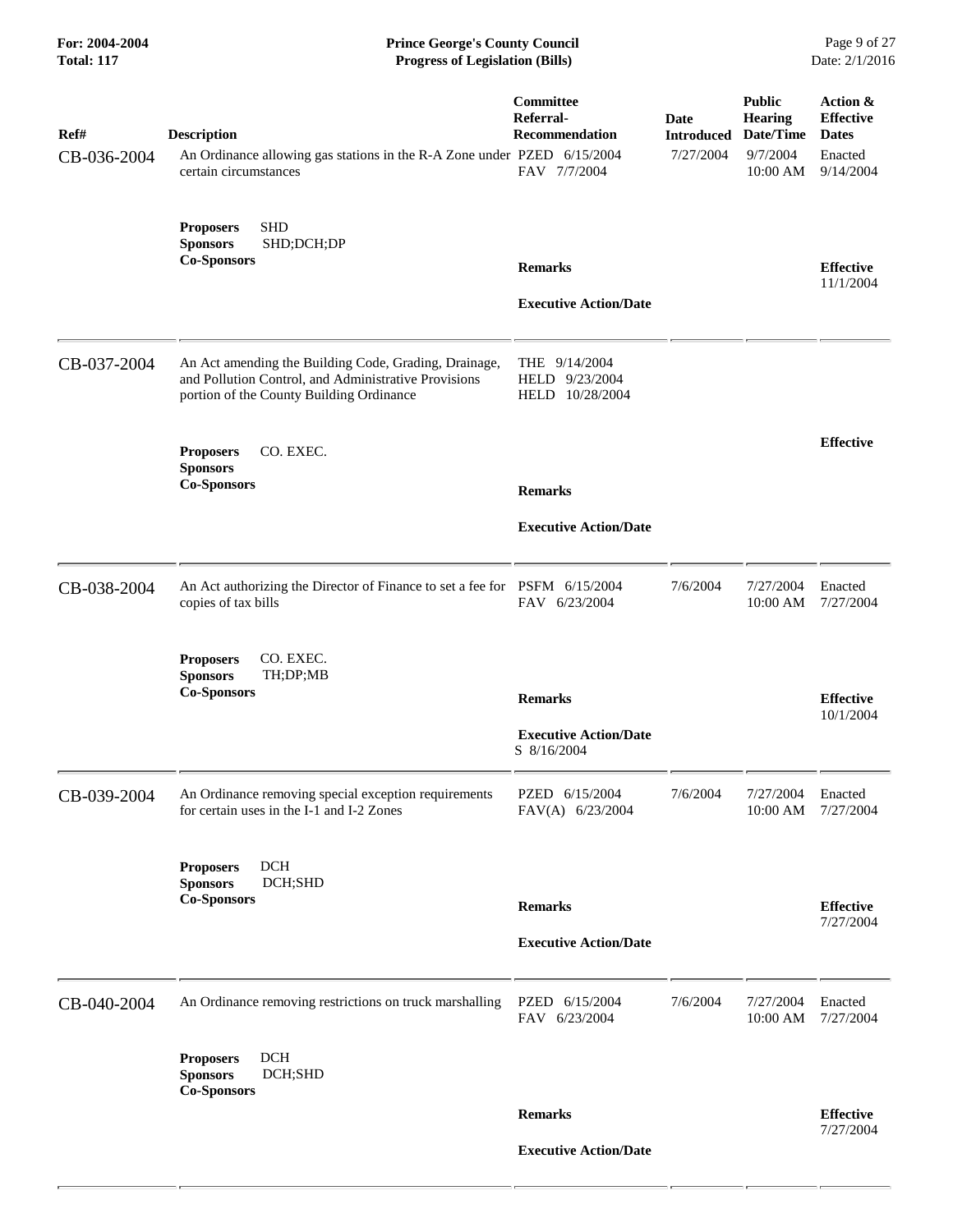| For: 2004-2004<br><b>Total: 117</b> | <b>Prince George's County Council</b><br><b>Progress of Legislation (Bills)</b>                                                                                                                                                                 |                                                               |             |                                                                | Page 10 of 27<br>Date: 2/1/2016              |
|-------------------------------------|-------------------------------------------------------------------------------------------------------------------------------------------------------------------------------------------------------------------------------------------------|---------------------------------------------------------------|-------------|----------------------------------------------------------------|----------------------------------------------|
| Ref#                                | <b>Description</b>                                                                                                                                                                                                                              | Committee<br>Referral-<br><b>Recommendation</b>               | <b>Date</b> | <b>Public</b><br><b>Hearing</b><br><b>Introduced Date/Time</b> | Action &<br><b>Effective</b><br><b>Dates</b> |
| CB-041-2004                         | An Ordinance allowing certain commercial uses in the<br>C-M Zone.                                                                                                                                                                               | PZED 6/15/2004                                                |             |                                                                |                                              |
|                                     | DP<br><b>Proposers</b><br><b>Sponsors</b><br><b>Co-Sponsors</b>                                                                                                                                                                                 | <b>Remarks</b><br><b>Executive Action/Date</b>                |             |                                                                | <b>Effective</b>                             |
| CB-042-2004                         | An Ordinance amending certain provisions concerning<br>informational mailings and sign posting and deleting<br>obsolete language.                                                                                                               | PZED 6/15/2004<br>FAV(A) 6/23/2004                            | 7/6/2004    | 7/27/2004<br>10:00 AM                                          | Enacted<br>7/27/2004                         |
|                                     | <b>DCH</b><br><b>Proposers</b><br>DCH;SHD;CE<br><b>Sponsors</b><br><b>Co-Sponsors</b>                                                                                                                                                           | <b>Remarks</b><br><b>Executive Action/Date</b>                |             |                                                                | <b>Effective</b><br>7/27/2004                |
| CB-043-2004                         | An Ordinance providing that property conveyed to the<br>Maryland-National Capital Park and Planning Commission HELD 7/7/2004<br>shall be placed in the R-O-S Zone                                                                               | PZED 6/22/2004<br>FAV(A) 10/26/2004                           | 11/1/2004   | 11/23/2004 Enacted<br>10:00 AM                                 | 11/23/2004                                   |
|                                     | DP<br><b>Proposers</b><br><b>Sponsors</b><br>CE;DCH;TD;SHD;TK<br><b>Co-Sponsors</b>                                                                                                                                                             | <b>Remarks</b><br><b>Executive Action/Date</b>                |             |                                                                | <b>Effective</b><br>1/10/2005                |
| CB-044-2004                         | An Act increasing certain fees for services, permits and<br>licenses rendered by the Health Department's Division of<br><b>Environmental Health</b>                                                                                             | HEHS 6/22/2004<br>FAV(A) 10/27/2004                           | 11/1/2004   | 11/23/2004 Enacted<br>10:00 AM                                 | 11/23/2004                                   |
|                                     | CO. EXEC.<br><b>Proposers</b><br><b>Sponsors</b><br>TD;CE;MB<br><b>Co-Sponsors</b>                                                                                                                                                              | <b>Remarks</b><br><b>Executive Action/Date</b><br>S 12/8/2004 |             |                                                                | <b>Effective</b><br>1/24/2005                |
| CB-045-2004                         | An Ordinance enhancing livable communities in the more PZED 6/22/2004<br>densely populated portions of the County by establishing<br>requirements and conditions of operation for mobile food<br>vending on private property as a temporary use | HELD 7/7/2004                                                 |             |                                                                |                                              |
|                                     |                                                                                                                                                                                                                                                 |                                                               |             |                                                                | <b>Effective</b>                             |
|                                     | <b>PS</b><br><b>Proposers</b><br><b>Sponsors</b>                                                                                                                                                                                                | <b>Remarks</b>                                                |             |                                                                |                                              |
|                                     | <b>Co-Sponsors</b>                                                                                                                                                                                                                              | <b>Executive Action/Date</b>                                  |             |                                                                |                                              |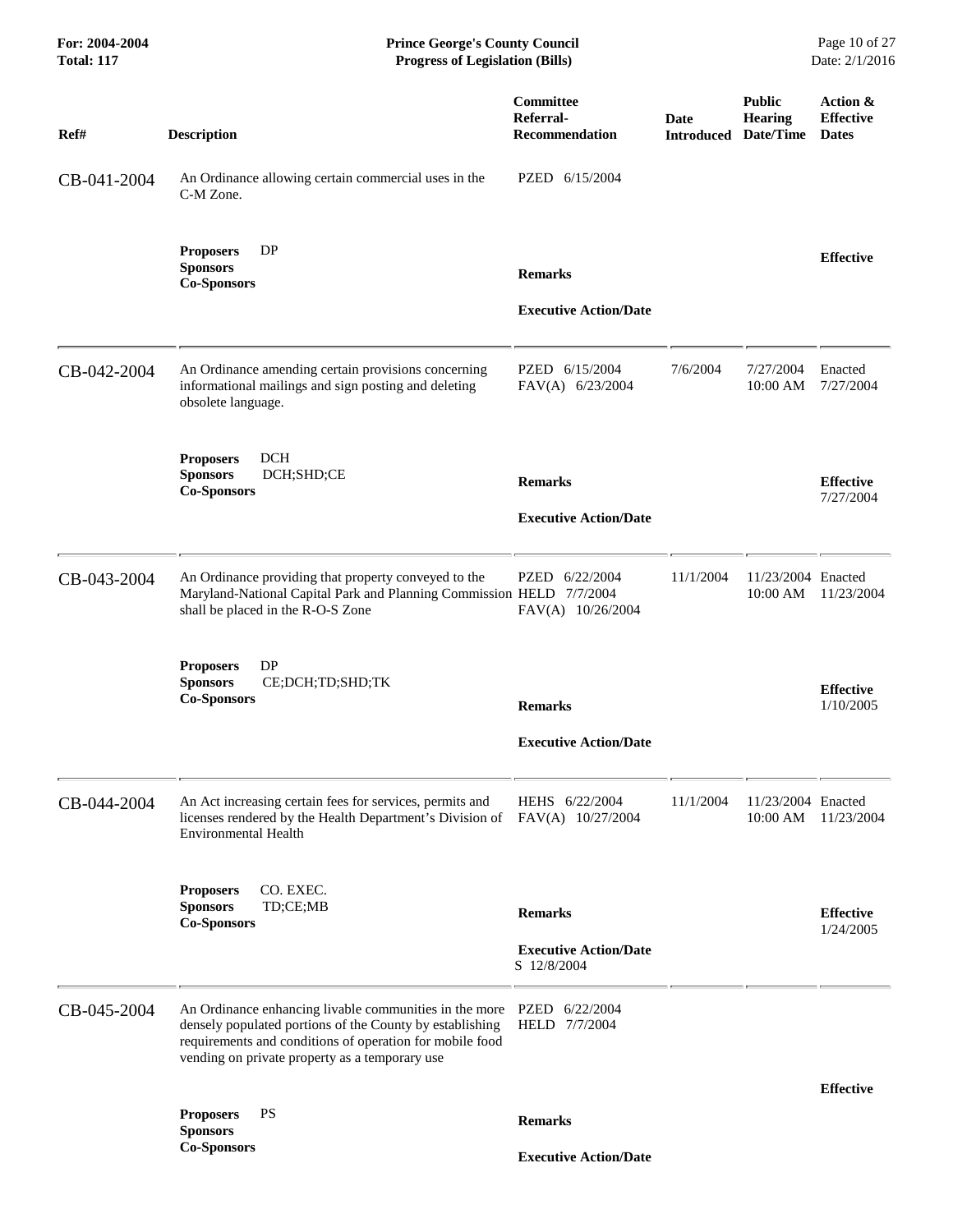| Ref#        | <b>Description</b>                                                                                                                                                                                                                                                                                                             | Committee<br>Referral-<br><b>Recommendation</b>                                           | <b>Date</b><br><b>Introduced</b> | <b>Public</b><br><b>Hearing</b><br>Date/Time | Action &<br><b>Effective</b><br><b>Dates</b> |
|-------------|--------------------------------------------------------------------------------------------------------------------------------------------------------------------------------------------------------------------------------------------------------------------------------------------------------------------------------|-------------------------------------------------------------------------------------------|----------------------------------|----------------------------------------------|----------------------------------------------|
| CB-046-2004 | An Act appropriating to the General Fund revenue in<br>excess of budget estimates to provide funds for costs that<br>were not anticipated in the Approved FY2003-2004<br>budget for various agencies and to transfer surplus<br>appropriations reflecting savings from various County<br>departments                           | C.0.W. 6/22/2004<br>HELD 7/6/2004<br>HELD 7/13/2004<br>FAV 7/21/2004                      | 7/13/2004                        | 9/7/2004<br>10:00 AM                         | Enacted<br>9/14/2004                         |
|             | CO. EXEC.<br><b>Proposers</b><br><b>Sponsors</b><br>TK<br><b>Co-Sponsors</b>                                                                                                                                                                                                                                                   | <b>Remarks</b><br>Retroactive to 6/30/2004<br><b>Executive Action/Date</b><br>S 9/16/2004 |                                  |                                              | <b>Effective</b><br>11/1/2004                |
| CB-047-2004 | An Act appropriating additional revenue to the General<br>Fund to the Information Technology Internal Service Fund HELD 7/6/2004<br>to provide for costs that were not anticipated in the<br>Approved FY 2003-2004 Budget for Information<br><b>Technology Service Fund</b>                                                    | C.0.W. 6/22/2004<br>HELD 7/13/2004<br>FAV 7/21/2004                                       | 7/13/2004                        | 9/7/2004<br>10:00 AM                         | Enacted<br>9/14/2004                         |
|             | CO. EXEC.<br><b>Proposers</b><br><b>Sponsors</b><br>TK<br><b>Co-Sponsors</b>                                                                                                                                                                                                                                                   | <b>Remarks</b><br>Retroactive to 6/30/2004<br><b>Executive Action/Date</b><br>S 9/16/2004 |                                  |                                              | <b>Effective</b><br>11/1/2004                |
| CB-048-2004 | An Act appropriating additional revenue from available<br>and uncommitted fund Balance to the Drug Enforcement<br>and Education Special Revenue Fund, and to provide<br>funds for costs that were not anticipated in the Approved<br>FY 2003-2004 Budget for the Drug Enforcement and<br><b>Education Special Revenue Fund</b> | $C.0.W.$ 6/22/2004<br>HELD 7/6/2004<br>HELD 7/13/2004<br>FAV 7/21/2004                    | 7/13/2004                        | 9/7/2004<br>10:00 AM                         | Enacted<br>9/14/2004                         |
|             | <b>Proposers</b><br>CO. EXEC.<br><b>Sponsors</b><br>TК<br><b>Co-Sponsors</b>                                                                                                                                                                                                                                                   | <b>Remarks</b><br>Retroactive to 6/30/2004<br><b>Executive Action/Date</b><br>S 9/16/2004 |                                  |                                              | <b>Effective</b><br>11/1/2004                |
| CB-049-2004 | An Act appropriating additional revenue from available<br>and uncommitted fund balance to the Collington Center<br>Special Revenue Fund, and to provide funds for costs that<br>were not anticipated in the Approved Fiscal Year<br>2003-2004 Budget for the Collington Center Special<br>Revenue Fund                         | $C.0.W.$ 6/22/2004<br>HELD 7/6/2004<br>HELD 7/13/2004<br>FAV 7/21/2004                    | 7/13/2004                        | 9/7/2004<br>10:00 AM                         | Enacted<br>9/14/2004                         |
|             | CO. EXEC.<br><b>Proposers</b><br><b>Sponsors</b><br>TK<br><b>Co-Sponsors</b>                                                                                                                                                                                                                                                   | <b>Remarks</b><br>Retroactive to 6/30/2004<br><b>Executive Action/Date</b><br>S 9/16/2004 |                                  |                                              | <b>Effective</b><br>11/1/2004                |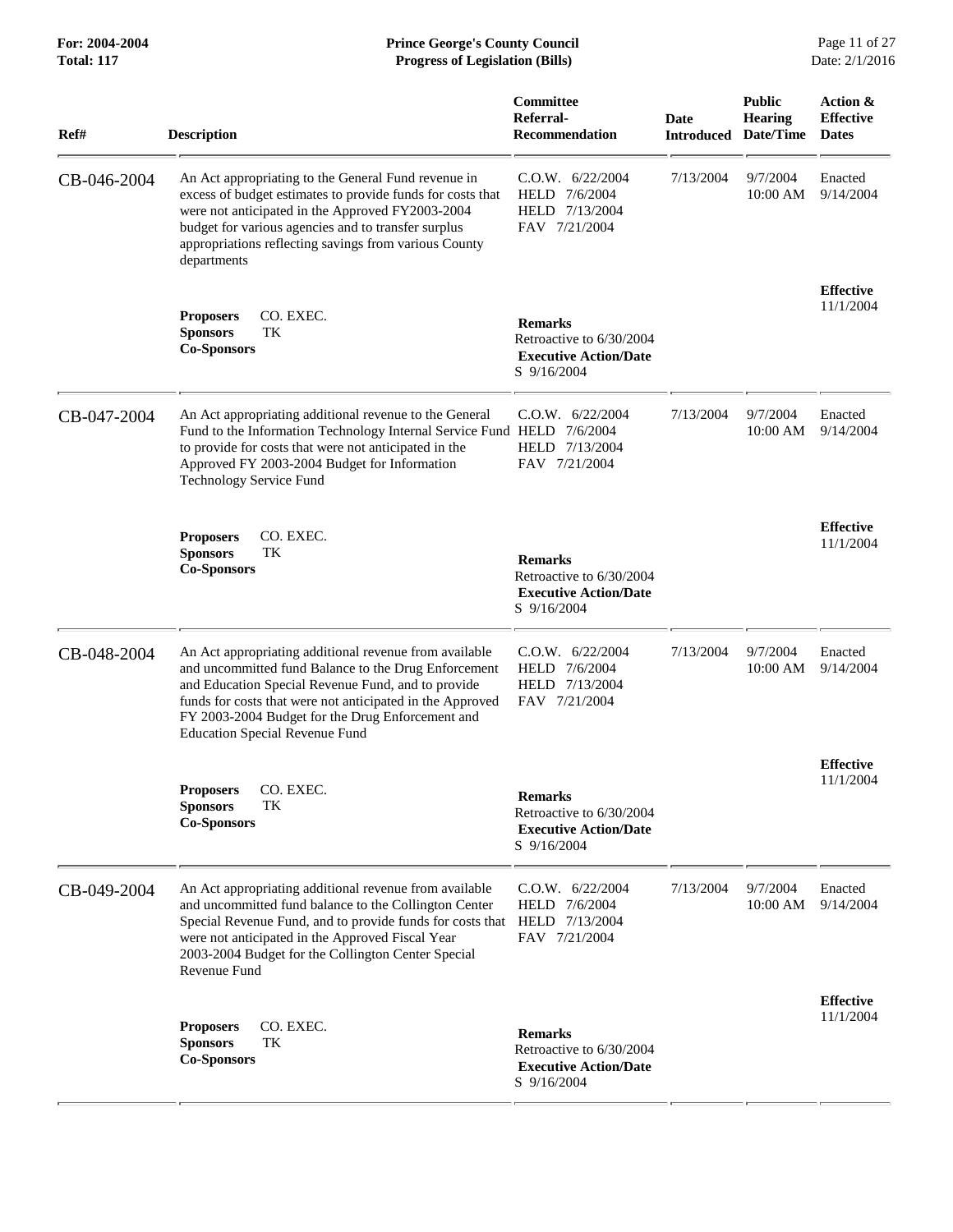### **For: 2004-2004 Prince George's County Council** Page 12 of 27<br> **Prince George's County Council** Page 12 of 27<br> **Progress of Legislation (Bills)** Date: 2/1/2016 **Total: 117 Progress of Legislation (Bills)**

| Ref#<br>CB-050-2004 | <b>Description</b><br>An Act appropriating additional revenue from available                                                                                                                                                                 | Committee<br>Referral-<br><b>Recommendation</b><br>C.0.W. 6/22/2004                         | Date<br><b>Introduced</b><br>7/13/2004 | <b>Public</b><br><b>Hearing</b><br>Date/Time<br>9/7/2004 | Action &<br><b>Effective</b><br><b>Dates</b><br>Enacted |
|---------------------|----------------------------------------------------------------------------------------------------------------------------------------------------------------------------------------------------------------------------------------------|---------------------------------------------------------------------------------------------|----------------------------------------|----------------------------------------------------------|---------------------------------------------------------|
|                     | and uncommitted fund balance to the Fleet Management<br>Internal Service Fund, and to provide funds for costs that<br>were not anticipated in the Approved Fiscal Year<br>2003-2004 Budget for the Fleet Management Internal<br>Service Fund | HELD 7/6/2004<br>HELD 7/13/2004<br>FAV 7/21/2004                                            |                                        | 10:00 AM                                                 | 9/14/2004                                               |
|                     | CO. EXEC.<br><b>Proposers</b><br><b>Sponsors</b><br>TК<br><b>Co-Sponsors</b>                                                                                                                                                                 | <b>Remarks</b><br>Retroactive to 6/30/2004<br><b>Executive Action/Date</b><br>$S$ 9/16/2004 |                                        |                                                          | <b>Effective</b><br>11/1/2004                           |
| CB-051-2004         | An Act revising the Woodland Conservation and Tree<br>Preservation policy document to include the protection of<br>wildlife habitats and to clarify permitted activities in<br><b>Woodland Conservation Areas</b>                            | THE 7/6/2004<br>HELD 7/21/2004                                                              | 7/6/2004                               | 7/27/2004<br>10:00 AM                                    | Enacted<br>7/27/2004                                    |
|                     | <b>Proposers</b><br>DP<br><b>Sponsors</b><br>DP;DCH;SHD<br><b>Co-Sponsors</b>                                                                                                                                                                | <b>Remarks</b><br><b>Executive Action/Date</b>                                              |                                        |                                                          | <b>Effective</b><br>10/1/2004                           |
|                     |                                                                                                                                                                                                                                              | S 8/16/2004                                                                                 |                                        |                                                          |                                                         |
| CB-052-2004         | An Act to adopt the 2003 Edition of the County Code                                                                                                                                                                                          | C.O.W. 7/6/2004<br>FAV 7/13/2004                                                            | 7/6/2004                               | 7/27/2004<br>10:00 AM                                    | Enacted<br>7/27/2004                                    |
|                     | TK<br><b>Proposers</b><br>TK;SHD<br><b>Sponsors</b><br><b>Co-Sponsors</b>                                                                                                                                                                    |                                                                                             |                                        |                                                          |                                                         |
|                     |                                                                                                                                                                                                                                              | <b>Remarks</b>                                                                              |                                        |                                                          | <b>Effective</b><br>10/1/2004                           |
|                     |                                                                                                                                                                                                                                              | <b>Executive Action/Date</b><br>S 8/16/2004                                                 |                                        |                                                          |                                                         |
| CB-053-2004         | An Act adopting the 2003 Edition of the Subdivision<br>Ordinance (Subtitle 24) of the County Code                                                                                                                                            | C.O.W. 7/6/2004<br>FAV 7/13/2004                                                            | 7/6/2004                               | 9/7/2004<br>10:00 AM                                     | Enacted<br>9/14/2004                                    |
|                     | TK<br><b>Proposers</b>                                                                                                                                                                                                                       |                                                                                             |                                        |                                                          |                                                         |
|                     | TK;SHD;DP<br><b>Sponsors</b><br><b>Co-Sponsors</b>                                                                                                                                                                                           | <b>Remarks</b>                                                                              |                                        |                                                          | <b>Effective</b>                                        |
|                     |                                                                                                                                                                                                                                              |                                                                                             |                                        |                                                          | 10/18/2004                                              |
|                     |                                                                                                                                                                                                                                              | <b>Executive Action/Date</b><br>S 9/16/2004                                                 |                                        |                                                          |                                                         |
| CB-054-2004         | An Ordinance adopting the 2003 Edition of the Zoning<br>Ordinance of Prince George's County, being also Subtitle FAV 7/13/2004<br>27 of the County Code                                                                                      | C.O.W. 7/6/2004                                                                             | 7/6/2004                               | 7/27/2004<br>10:00 AM                                    | Enacted<br>7/27/2004                                    |
|                     | TK<br><b>Proposers</b><br>TK;SHD;DP<br><b>Sponsors</b><br><b>Co-Sponsors</b>                                                                                                                                                                 | <b>Remarks</b>                                                                              |                                        |                                                          | <b>Effective</b><br>7/27/2004                           |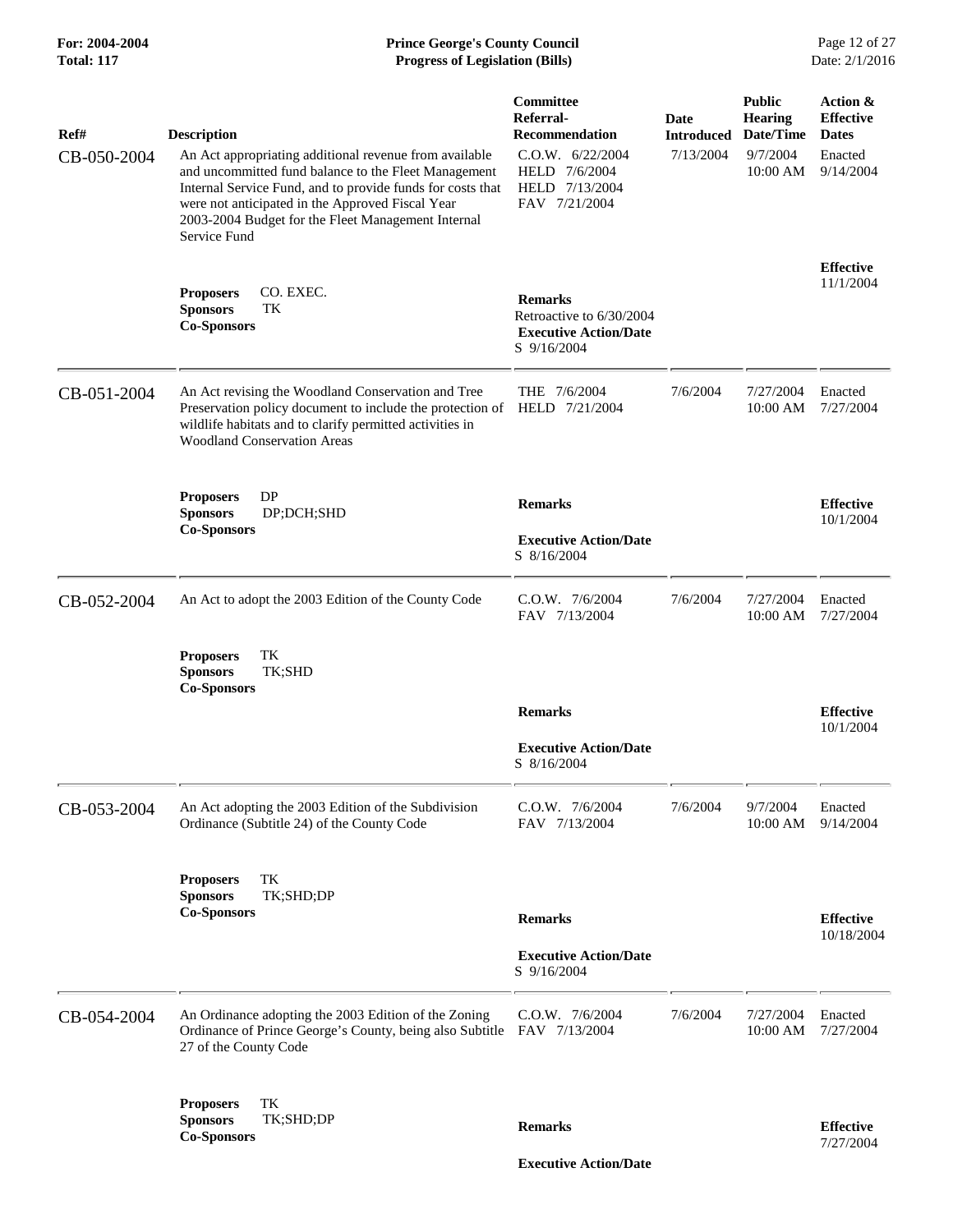| Ref#        | <b>Description</b>                                                                                                                                                                                                                                                                                                                  | Committee<br>Referral-<br><b>Recommendation</b>                                                                                                                                                               | Date<br><b>Introduced</b> | <b>Public</b><br><b>Hearing</b><br>Date/Time | Action &<br><b>Effective</b><br><b>Dates</b> |
|-------------|-------------------------------------------------------------------------------------------------------------------------------------------------------------------------------------------------------------------------------------------------------------------------------------------------------------------------------------|---------------------------------------------------------------------------------------------------------------------------------------------------------------------------------------------------------------|---------------------------|----------------------------------------------|----------------------------------------------|
| CB-055-2004 | A Charter Amendment amending Section 307A of the<br>Charter of Prince George's County concerning eligibility<br>for at-large members of the Council and providing a<br>precedence clause in the event of conflicting charter<br>amendments ratified by the voters at the November 2004<br>general election                          | $C.O.W.$ 7/6/2004<br>HELD 7/13/2004                                                                                                                                                                           | 7/6/2004                  | 7/27/2004<br>$10:00$ AM                      | Enacted<br>7/30/2004                         |
|             | SHD;DCH;DP<br><b>Proposers</b><br><b>Sponsors</b><br>SHD;DCH;DP;CE;TK<br><b>Co-Sponsors</b>                                                                                                                                                                                                                                         | <b>Remarks</b><br>CB-55-2004 (DR-2) was<br>approved at referendum on<br>$11/2/2004$ , but did not<br>become effective by its<br>terms because Question H<br>was not ratified.<br><b>Executive Action/Date</b> |                           |                                              | <b>Effective</b>                             |
| CB-056-2004 | A Charter Amendment amending Section 311 of the<br>Charter for Prince George's County reaffirming the<br>manner of election of the Chairman and Vice Chairman of<br>the Council and providing a precedence clause in the event<br>of conflicting Charter Amendments ratified by the voters<br>at the November 2004 general election | C.O.W. 7/6/2004<br>HELD 7/13/2004                                                                                                                                                                             | 7/6/2004                  | 7/27/2004<br>10:00 AM                        | Enacted<br>7/30/2004                         |
|             | <b>CE</b><br><b>Proposers</b><br><b>Sponsors</b><br>CE;TK;DCH;PS;DP;SHD<br><b>Co-Sponsors</b>                                                                                                                                                                                                                                       | <b>Remarks</b><br>CB-56-2004 (DR-2) was<br>approved at referendum on<br>11/2/2004, but did not<br>become effective by its<br>terms because Question H<br>was not ratified.<br><b>Executive Action/Date</b>    |                           |                                              | <b>Effective</b>                             |
| CB-057-2004 | A Charter Amendment amending Section 507 of the<br>County Charter relating to removal of members of County<br>boards and commissions to provide notice and hearing<br>requirements and County Council approval of any<br>proposed removal of members from County boards and<br>commissions                                          | $C.0.W.$ $7/6/2004$<br>HELD 7/13/2004                                                                                                                                                                         | 7/6/2004                  | 7/27/2004<br>$10:00$ AM                      | PI<br>7/30/2004                              |
|             |                                                                                                                                                                                                                                                                                                                                     | <b>Remarks</b>                                                                                                                                                                                                |                           |                                              | <b>Effective</b>                             |
|             | <b>Proposers</b><br>TК<br>TK;SHD;DP<br><b>Sponsors</b><br><b>Co-Sponsors</b>                                                                                                                                                                                                                                                        | <b>Executive Action/Date</b>                                                                                                                                                                                  |                           |                                              |                                              |
| CB-058-2004 | A Charter Amendment amending Sections 902 and 903 to<br>the Charter of Prince George's County to provide a<br>limitation on the number of hours worked by persons in<br>temporary or seasonal positions and amend the provisions<br>for action on the County classification plan.                                                   | $C.0.W.$ $7/6/2004$<br>HELD 7/13/2004                                                                                                                                                                         | 7/6/2004                  | 7/27/2004<br>10:00 AM                        | Enacted<br>7/30/2004                         |
|             | <b>Proposers</b><br>TК<br>TK;SHD;CE;DP<br><b>Sponsors</b><br><b>Co-Sponsors</b>                                                                                                                                                                                                                                                     | <b>Remarks</b><br>Approved at referendum<br>on 11/2/2004<br><b>Executive Action/Date</b>                                                                                                                      |                           |                                              | <b>Effective</b><br>12/3/2004                |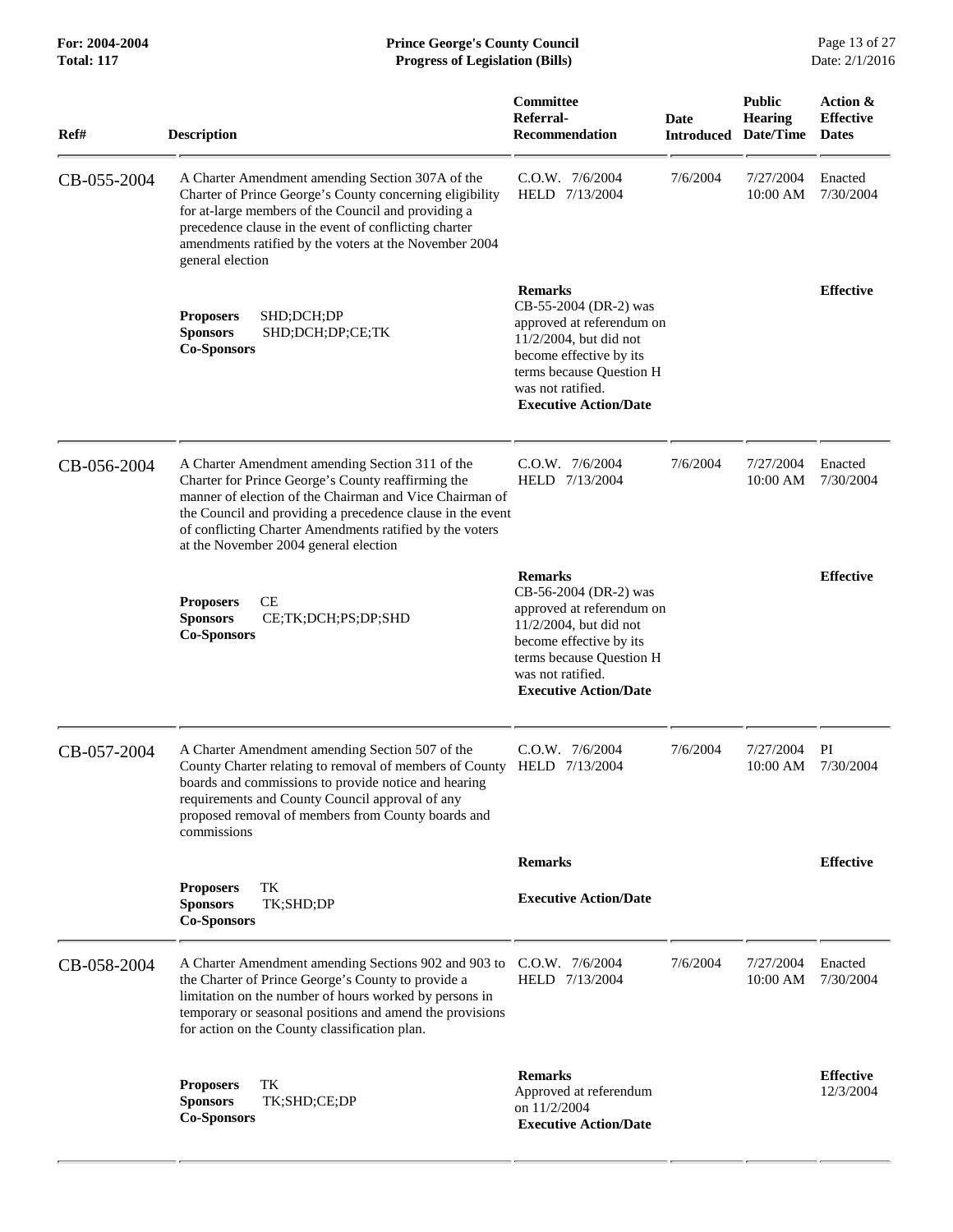### **For: 2004-2004 Prince George's County Council** Page 14 of 27<br> **Prince George's County Council** Page 14 of 27<br> **Progress of Legislation (Bills)** Date: 2/1/2016 **Total: 117 Progress of Legislation (Bills)**

| Ref#<br>CB-059-2004 | <b>Description</b><br>A Charter Amendment amending Section 301 of the<br>Charter of Prince George's County establishing voting<br>procedures for members of the County Council and<br>providing a precedence clause in the event of conflicting<br>charter amendments ratified by the voters at the November<br>2004 general election. | Committee<br>Referral-<br><b>Recommendation</b><br>C.O.W. 7/6/2004<br>HELD 7/13/2004   | Date<br><b>Introduced</b><br>7/6/2004 | <b>Public</b><br><b>Hearing</b><br>Date/Time<br>7/27/2004<br>10:00 AM | Action &<br><b>Effective</b><br><b>Dates</b><br>Enacted<br>7/30/2004 |
|---------------------|----------------------------------------------------------------------------------------------------------------------------------------------------------------------------------------------------------------------------------------------------------------------------------------------------------------------------------------|----------------------------------------------------------------------------------------|---------------------------------------|-----------------------------------------------------------------------|----------------------------------------------------------------------|
|                     | TD<br><b>Proposers</b><br><b>Sponsors</b><br>TK<br><b>Co-Sponsors</b>                                                                                                                                                                                                                                                                  | <b>Remarks</b><br>Failed at referendum on<br>11/2/2004<br><b>Executive Action/Date</b> |                                       |                                                                       | <b>Effective</b>                                                     |
| CB-060-2004         | An Act authorizing Prince George's County, Maryland to C.O.W. 7/6/2004<br>borrow money in an amount not exceeding \$76,103,000 to FAV 7/6/2004<br>finance school construction projects                                                                                                                                                 |                                                                                        | 7/6/2004                              | 7/27/2004<br>10:00 AM                                                 | Enacted<br>7/27/2004                                                 |
|                     | CO. EXEC.<br><b>Proposers</b><br><b>Sponsors</b><br>TH;DCH;CE;DP;MB;PS;SHD;TK<br><b>Co-Sponsors</b>                                                                                                                                                                                                                                    | <b>Remarks</b><br><b>Executive Action/Date</b><br>S 8/16/2004                          |                                       |                                                                       | <b>Effective</b><br>10/1/2004                                        |
| CB-061-2004         | An Act concerning the issuance and sale of General<br>Obligation Bonds to finance County and School Capital<br>Projects in an amount not to exceed \$133,600,000                                                                                                                                                                       | C.O.W. 7/6/2004<br>FAV 7/6/2004                                                        | 7/6/2004                              | 7/27/2004<br>10:00 AM                                                 | Enacted<br>7/27/2004                                                 |
|                     | CO. EXEC.<br><b>Proposers</b><br><b>Sponsors</b><br>TH;PS;DCH;TK;SHD;CE;DP;MB;TD<br><b>Co-Sponsors</b>                                                                                                                                                                                                                                 | <b>Remarks</b><br><b>Executive Action/Date</b><br>S 8/16/2004                          |                                       |                                                                       | <b>Effective</b><br>10/1/2004                                        |
| CB-062-2004         | An Act concerning the issuance and sale of General<br>Obligation Stormwater Management Bonds in an amount<br>not to exceed \$2,418,000                                                                                                                                                                                                 | C.O.W. 7/6/2004<br>HELD 7/6/2004<br>FAV 7/13/2004                                      | 7/13/2004                             | 9/7/2004<br>10:00 AM                                                  | Enacted<br>9/14/2004                                                 |
|                     | CO. EXEC.<br><b>Proposers</b><br><b>Sponsors</b><br>TH;MB<br><b>Co-Sponsors</b>                                                                                                                                                                                                                                                        | <b>Remarks</b><br><b>Executive Action/Date</b><br>S 9/16/2004                          |                                       |                                                                       | <b>Effective</b><br>11/1/2004                                        |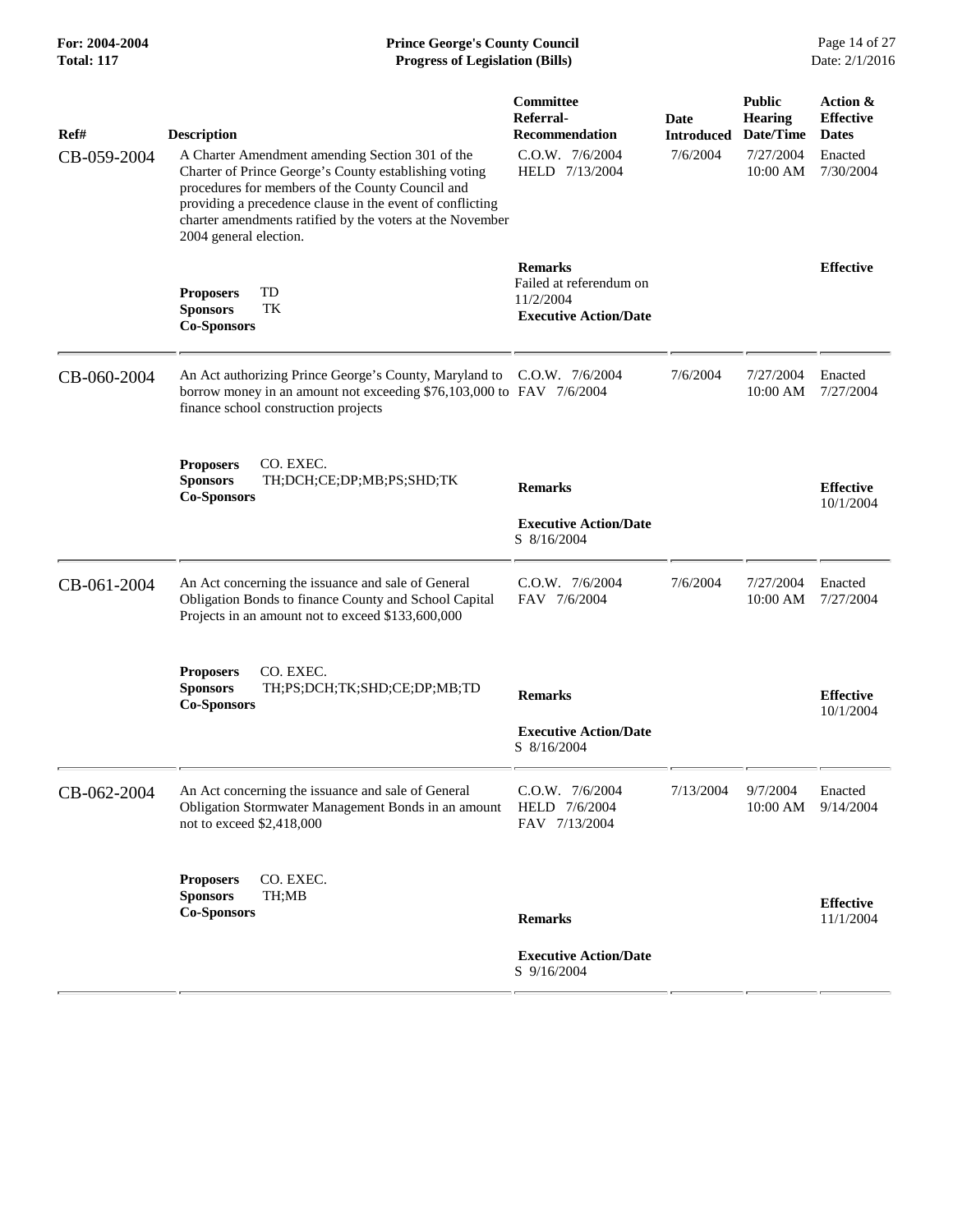| Ref#<br>CB-063-2004 | <b>Description</b><br>An Act concerning Borrowing to finance Capital Projects<br>for Public Works and Transportation Facilities in an<br>amount not to exceed \$55,900,000, and providing for the<br>issuance of such bonds subject to referendum of the legal<br>voters of the County | Committee<br>Referral-<br><b>Recommendation</b><br>C.O.W. 7/6/2004<br>FAV 7/6/2004                      | Date<br><b>Introduced</b><br>7/6/2004 | <b>Public</b><br><b>Hearing</b><br>Date/Time<br>7/27/2004<br>10:00 AM | Action &<br><b>Effective</b><br><b>Dates</b><br>Enacted<br>7/27/2004 |
|---------------------|----------------------------------------------------------------------------------------------------------------------------------------------------------------------------------------------------------------------------------------------------------------------------------------|---------------------------------------------------------------------------------------------------------|---------------------------------------|-----------------------------------------------------------------------|----------------------------------------------------------------------|
|                     | CO. EXEC.<br><b>Proposers</b><br><b>Sponsors</b><br>TH;TK<br><b>Co-Sponsors</b>                                                                                                                                                                                                        | <b>Remarks</b><br>Approved at referendum<br>on 11/2/2004<br><b>Executive Action/Date</b><br>S 8/16/2004 |                                       |                                                                       | <b>Effective</b><br>11/12/2004                                       |
| CB-064-2004         | An Act concerning borrowing to finance Capital Projects<br>for Library Facilities in an amount not to exceed<br>\$14,468,000, and providing for the issuance of such bonds<br>subject to referendum of the legal voters of the County                                                  | $C.O.W.$ 7/6/2004<br>FAV 7/6/2004                                                                       | 7/6/2004                              | 7/27/2004<br>10:00 AM                                                 | Enacted<br>7/27/2004                                                 |
|                     | CO. EXEC.<br><b>Proposers</b><br>TH;DP;TK;SHD<br><b>Sponsors</b><br><b>Co-Sponsors</b>                                                                                                                                                                                                 | <b>Remarks</b><br>Approved at referendum<br>on 11/2/2004<br><b>Executive Action/Date</b><br>S 8/16/2004 |                                       |                                                                       | <b>Effective</b><br>11/12/2004                                       |
| CB-065-2004         | An Act concerning borrowing to finance Capital Projects<br>for Public Safety Facilities in an amount not to exceed<br>\$18,455,000, and providing for the issuance of such bonds<br>subject to referendum of the legal voters of the County                                            | C.O.W. 7/6/2004<br>FAV 7/6/2004                                                                         | 7/6/2004                              | 7/27/2004<br>10:00 AM                                                 | Enacted<br>7/27/2004                                                 |
|                     | CO. EXEC.<br><b>Proposers</b><br><b>Sponsors</b><br>TH;PS;DCH;TK<br><b>Co-Sponsors</b>                                                                                                                                                                                                 | <b>Remarks</b><br>Approved at referendum<br>on 11/2/2004<br><b>Executive Action/Date</b><br>S 8/16/2004 |                                       |                                                                       | <b>Effective</b><br>11/12/2004                                       |
| CB-066-2004         | An Act concerning borrowing to finance Capital Projects<br>for County Buildings in an amount not to exceed<br>\$11,780,000, and providing for the issuance of such bonds<br>subject to referendum of the legal voters of the County                                                    | C.O.W. 7/6/2004<br>FAV(A) 7/6/2004                                                                      | 7/6/2004                              | 7/27/2004<br>10:00 AM                                                 | Enacted<br>7/30/2004                                                 |
|                     | CO. EXEC.<br><b>Proposers</b><br><b>Sponsors</b><br>TH;PS;DCH;TK<br><b>Co-Sponsors</b>                                                                                                                                                                                                 | <b>Remarks</b><br>Approved at referendum<br>on 11/2/2004<br><b>Executive Action/Date</b><br>S 8/16/2004 |                                       |                                                                       | <b>Effective</b><br>11/12/2004                                       |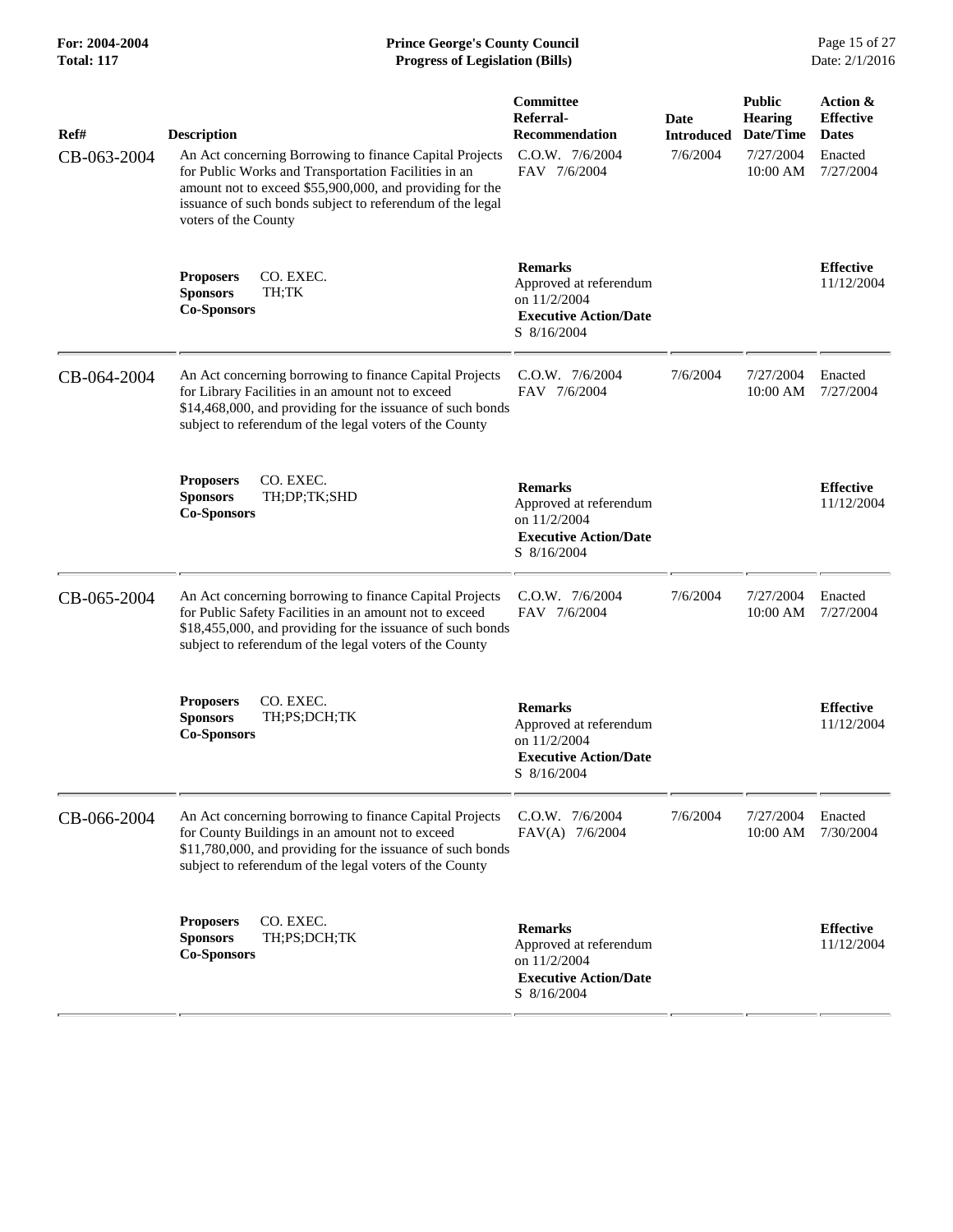| For: 2004-2004<br><b>Total: 117</b> | <b>Prince George's County Council</b><br>Page 16 of 27<br>Date: 2/1/2016<br><b>Progress of Legislation (Bills)</b>                                                                                                                                                  |                                                                                                         |                                  |                                              |                                              |
|-------------------------------------|---------------------------------------------------------------------------------------------------------------------------------------------------------------------------------------------------------------------------------------------------------------------|---------------------------------------------------------------------------------------------------------|----------------------------------|----------------------------------------------|----------------------------------------------|
| Ref#                                | <b>Description</b>                                                                                                                                                                                                                                                  | Committee<br>Referral-<br><b>Recommendation</b>                                                         | <b>Date</b><br><b>Introduced</b> | <b>Public</b><br><b>Hearing</b><br>Date/Time | Action &<br><b>Effective</b><br><b>Dates</b> |
| CB-067-2004                         | An Act concerning borrowing to finance Capital Projects<br>for Prince George's Community College in an amount not FAV 7/6/2004<br>to exceed \$5,290,000, and providing for the issuance of<br>such bonds subject to referendum of the legal voters of the<br>County | C.O.W. 7/6/2004                                                                                         | 7/6/2004                         | 7/27/2004<br>10:00 AM                        | Enacted<br>7/27/2004                         |
|                                     | <b>Proposers</b><br>CO. EXEC.<br>TH;PS;DCH;SHD;CE;DP;TK<br><b>Sponsors</b><br><b>Co-Sponsors</b>                                                                                                                                                                    | <b>Remarks</b><br>Approved at referendum<br>on 11/2/2004<br><b>Executive Action/Date</b><br>S 8/16/2004 |                                  |                                              | <b>Effective</b><br>11/12/2004               |
| CB-068-2004                         | An Act enhancing Livable Communities by authorizing the PZED 7/6/2004<br>sale of certain food items by mobile food vendors and<br>providing a licensing standard and definition for mobile<br>food vendors                                                          | HELD 7/7/2004                                                                                           |                                  |                                              |                                              |
|                                     | PS<br><b>Proposers</b>                                                                                                                                                                                                                                              |                                                                                                         |                                  |                                              | <b>Effective</b>                             |
|                                     | <b>Sponsors</b>                                                                                                                                                                                                                                                     | <b>Remarks</b>                                                                                          |                                  |                                              |                                              |
|                                     | <b>Co-Sponsors</b>                                                                                                                                                                                                                                                  | <b>Executive Action/Date</b>                                                                            |                                  |                                              |                                              |
| CB-069-2004                         | An Ordinance modifying the acreage requirement for<br>multifamily dwellings in the C-O Zone.                                                                                                                                                                        | PZED 7/13/2004<br>HELD 9/8/2004<br>FAV(A) 9/29/2004                                                     | 10/12/2004                       | 11/16/2004 Enacted<br>10:00 AM               | 11/16/2004                                   |
|                                     | TH<br><b>Proposers</b><br><b>TH</b><br><b>Sponsors</b>                                                                                                                                                                                                              |                                                                                                         |                                  |                                              |                                              |
|                                     | <b>Co-Sponsors</b>                                                                                                                                                                                                                                                  | <b>Remarks</b>                                                                                          |                                  |                                              | <b>Effective</b><br>1/3/2005                 |
|                                     |                                                                                                                                                                                                                                                                     | <b>Executive Action/Date</b>                                                                            |                                  |                                              |                                              |
| CB-070-2004                         | An Ordinance to define the Moving and Storage Operation PZED 7/13/2004<br>use, and permitting the use in the I-1 Zone if Detailed Site FAV 9/8/2004<br>Plan is approved, and permitting the use in the I-2 Zone                                                     |                                                                                                         | 9/21/2004                        | 10/26/2004 Enacted<br>10:00 AM               | 10/26/2004                                   |
|                                     | <b>SHD</b><br><b>Proposers</b><br><b>Sponsors</b><br>TK;CE;DP                                                                                                                                                                                                       |                                                                                                         |                                  |                                              |                                              |
|                                     | <b>Co-Sponsors</b>                                                                                                                                                                                                                                                  | <b>Remarks</b>                                                                                          |                                  |                                              | <b>Effective</b><br>10/26/2004               |
|                                     |                                                                                                                                                                                                                                                                     | <b>Executive Action/Date</b>                                                                            |                                  |                                              |                                              |
|                                     |                                                                                                                                                                                                                                                                     |                                                                                                         |                                  |                                              |                                              |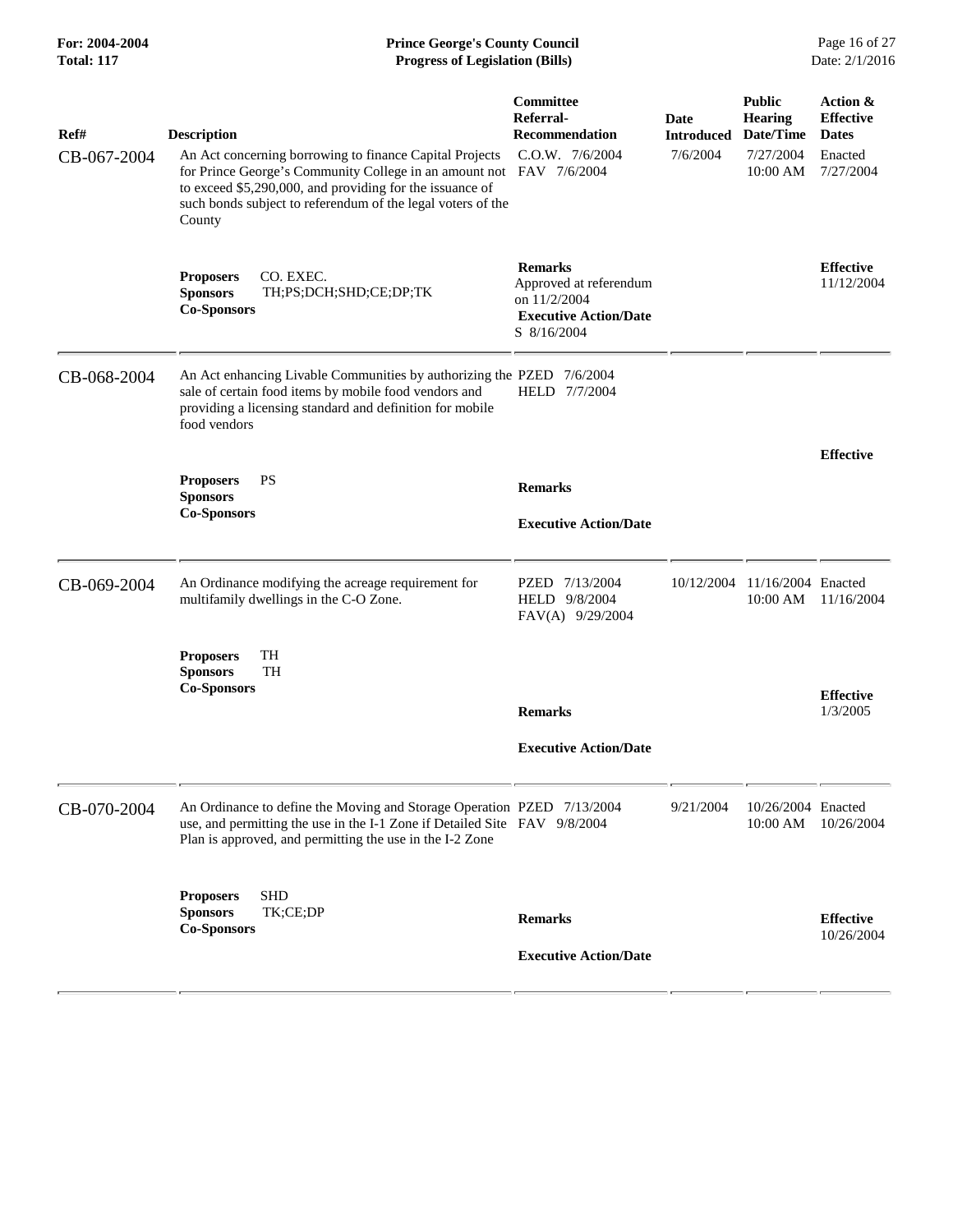| For: 2004-2004<br><b>Total: 117</b> | <b>Prince George's County Council</b><br><b>Progress of Legislation (Bills)</b>                                                                                                                |                                                                                     |                                        |                                                                                | Page 17 of 27<br>Date: 2/1/2016                            |
|-------------------------------------|------------------------------------------------------------------------------------------------------------------------------------------------------------------------------------------------|-------------------------------------------------------------------------------------|----------------------------------------|--------------------------------------------------------------------------------|------------------------------------------------------------|
| Ref#<br>CB-071-2004                 | <b>Description</b><br>An Ordinance allowing Development District Standards of PZED 7/13/2004<br>a Development District Overlay Zone to permit uses<br>prohibited in the underlying zone.       | Committee<br>Referral-<br><b>Recommendation</b><br>HELD 9/29/2004<br>FAV 10/26/2004 | Date<br><b>Introduced</b><br>11/1/2004 | <b>Public</b><br><b>Hearing</b><br>Date/Time<br>11/23/2004 Enacted<br>10:00 AM | Action &<br><b>Effective</b><br><b>Dates</b><br>11/23/2004 |
|                                     | <b>Proposers</b><br>M-NCPPC<br><b>Sponsors</b><br>TK<br><b>Co-Sponsors</b>                                                                                                                     | <b>Remarks</b><br><b>Executive Action/Date</b>                                      |                                        |                                                                                | <b>Effective</b><br>1/10/2005                              |
| CB-072-2004                         | An Ordinance to permit a Commercial Revitalization use<br>within the C-S-C and C-M Zones, and to set standards and HELD 9/29/2004<br>requirements for the use                                  | PZED 7/13/2004<br>FAV(A) 10/26/2004                                                 | 11/1/2004                              | 11/30/2004<br>10:00 AM                                                         |                                                            |
|                                     | PS<br><b>Proposers</b><br><b>Sponsors</b><br>TK<br><b>Co-Sponsors</b>                                                                                                                          | <b>Remarks</b><br><b>Executive Action/Date</b>                                      |                                        |                                                                                | <b>Effective</b>                                           |
| CB-073-2004                         | An Act prohibiting sales of unpackaged cigarettes                                                                                                                                              | HEHS 7/27/2004<br>FAV 9/15/2004                                                     | 9/28/2004                              | 10/26/2004 Enacted<br>10:00 AM                                                 | 10/26/2004                                                 |
|                                     | CO. EXEC.<br><b>Proposers</b><br>TK;DCH;TD;SHD;CE;DP;MB<br><b>Sponsors</b><br><b>Co-Sponsors</b>                                                                                               | <b>Remarks</b><br><b>Executive Action/Date</b><br>S 11/5/2004                       |                                        |                                                                                | <b>Effective</b><br>12/21/2004                             |
| CB-074-2004                         | An Act concerning an interproject transfer of<br>appropriations between capital projects in the amount of<br>\$1,603,000 from various projects to County Buildings<br><b>Major Renovations</b> | C.O.W. 7/13/2004<br>FAV 7/21/2004                                                   | 7/13/2004                              | 9/7/2004<br>10:00 AM                                                           | Enacted<br>10/5/2004                                       |
|                                     | CO. EXEC.<br><b>Proposers</b><br><b>Sponsors</b><br>TК<br><b>Co-Sponsors</b>                                                                                                                   | <b>Remarks</b><br><b>Executive Action/Date</b><br>S 10/13/2004                      |                                        |                                                                                | <b>Effective</b><br>11/29/2004                             |
| CB-075-2004                         | An Act approving a long term residential curatorship for<br>the restoration, rehabilitation, renovation and maintenance FAV(A) 9/8/2004<br>of Historic Hazelwood                               | PZED 7/27/2004                                                                      | 9/21/2004                              | 10/19/2004 Enacted<br>1:30 AM                                                  | 10/19/2004                                                 |
|                                     | M-NCPPC<br><b>Proposers</b><br><b>Sponsors</b><br>TK;DCH;TD;CE;DP;MB<br><b>Co-Sponsors</b>                                                                                                     | <b>Remarks</b>                                                                      |                                        |                                                                                | <b>Effective</b><br>10/25/2004                             |

 **Executive Action/Date** S 10/25/2004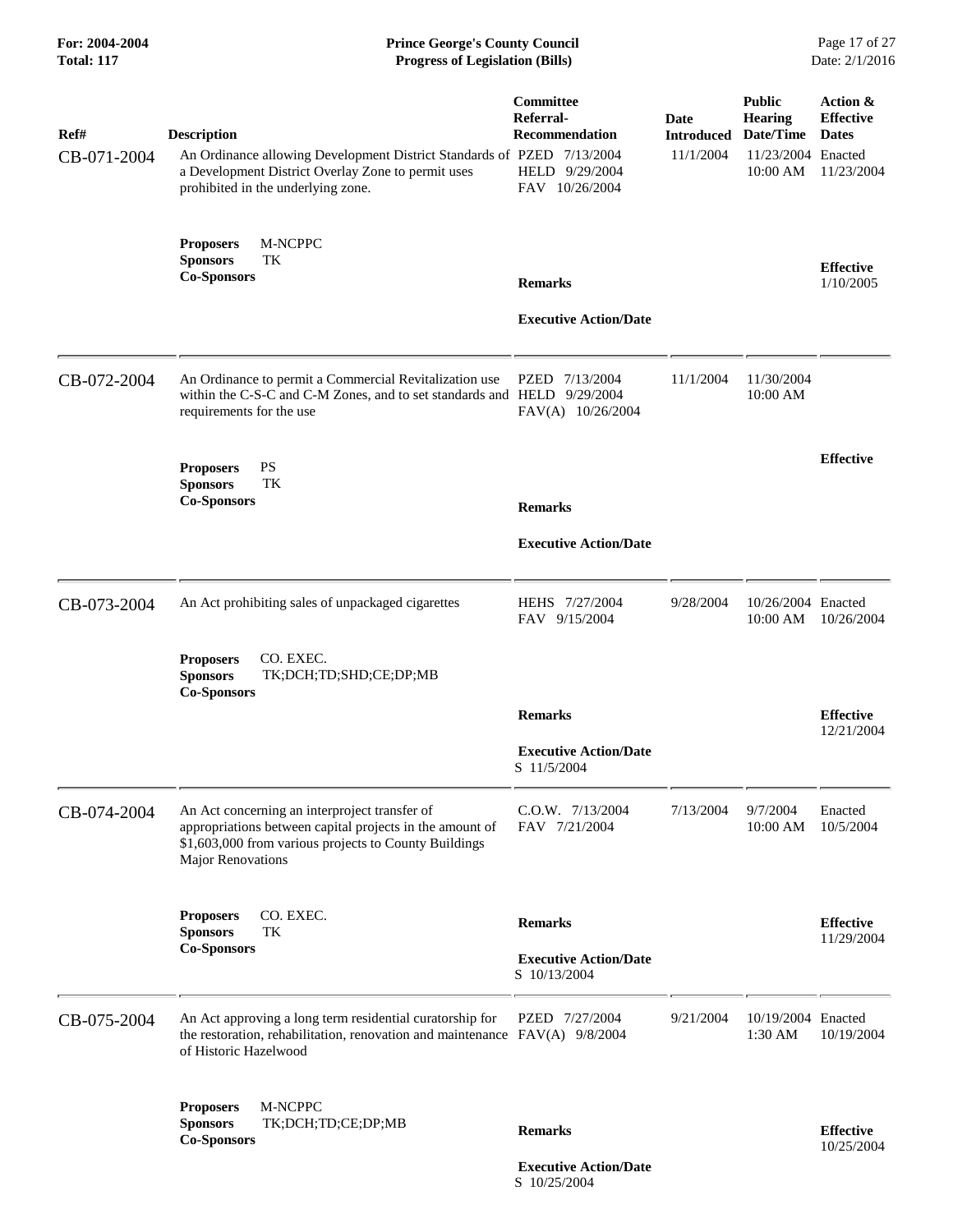| For: 2004-2004<br><b>Total: 117</b> | <b>Prince George's County Council</b><br><b>Progress of Legislation (Bills)</b>                                                                                                                                                                                                                                                                                                                                                    |                                                        |                                     |                                  | Page 18 of 27<br>Date: 2/1/2016              |
|-------------------------------------|------------------------------------------------------------------------------------------------------------------------------------------------------------------------------------------------------------------------------------------------------------------------------------------------------------------------------------------------------------------------------------------------------------------------------------|--------------------------------------------------------|-------------------------------------|----------------------------------|----------------------------------------------|
| Ref#                                | <b>Description</b>                                                                                                                                                                                                                                                                                                                                                                                                                 | <b>Committee</b><br>Referral-<br><b>Recommendation</b> | Date<br><b>Introduced Date/Time</b> | <b>Public</b><br><b>Hearing</b>  | Action &<br><b>Effective</b><br><b>Dates</b> |
| CB-076-2004                         | An Ordinance to amend Master Plan preparation,<br>adoption, and approval provisions, as they apply in the<br>Rural Tier; further providing that during initial Rural Tier<br>Master Plan preparation and approval, no permits may be<br>issued within the Rural Tier; and making related<br>amendments to the Zoning Ordinance.                                                                                                    | PZED 7/27/2004<br>HELD 10/12/2004<br>HELD 10/20/2004   |                                     |                                  | <b>Effective</b>                             |
|                                     | MВ<br><b>Proposers</b>                                                                                                                                                                                                                                                                                                                                                                                                             | <b>Remarks</b>                                         |                                     |                                  |                                              |
|                                     | <b>Sponsors</b><br><b>Co-Sponsors</b>                                                                                                                                                                                                                                                                                                                                                                                              | <b>Executive Action/Date</b>                           |                                     |                                  |                                              |
| CB-077-2004                         | An Ordinance to establish different exclusion rules for<br>parking and loading requirements within the Town of<br>Upper Marlboro and other areas to be designated by the<br>District Council                                                                                                                                                                                                                                       | PZED 7/27/2004<br>HELD 9/8/2004<br>FAV(A) 10/12/2004   | 10/26/2004                          | 11/23/2004 Enacted<br>$10:00$ AM | 11/23/2004                                   |
|                                     | MB<br><b>Proposers</b><br><b>Sponsors</b><br>MB;DCH;SHD;CE;TD;DP<br><b>Co-Sponsors</b>                                                                                                                                                                                                                                                                                                                                             | <b>Remarks</b>                                         |                                     |                                  | <b>Effective</b><br>1/10/2005                |
|                                     |                                                                                                                                                                                                                                                                                                                                                                                                                                    | <b>Executive Action/Date</b>                           |                                     |                                  |                                              |
| CB-078-2004                         | An Ordinance defining concrete recycling facility,<br>amending the definition of recycling plant to exclude<br>concrete recycling facilities, to require a special exception<br>for concrete recycling facilities, and prohibiting the use of<br>a rock crusher in conjunction with the manufacutirng or<br>cutting of structural products made of clay, concrete, glass,<br>stone, or similar materials under certain conditions. | PZED 7/27/2004<br>HELD 9/8/2004<br>FAV 9/29/2004       | 10/12/2004                          | 11/16/2004 Enacted<br>10:00 AM   | 11/16/2004                                   |
|                                     |                                                                                                                                                                                                                                                                                                                                                                                                                                    | <b>Remarks</b>                                         |                                     |                                  | <b>Effective</b><br>1/3/2005                 |
|                                     | TD<br><b>Proposers</b><br><b>Sponsors</b><br>TD;DCH<br><b>Co-Sponsors</b>                                                                                                                                                                                                                                                                                                                                                          | <b>Executive Action/Date</b>                           |                                     |                                  |                                              |
| CB-079-2004                         | An Act repealing Section 2 of Chapter 28, 2001 Laws of<br>Prince George's County, Maryland, concerning the sunset HELD 9/22/2004<br>provision relating to a property tax credit for certain<br>manufacturing, fabrication, assembling, or research and<br>development facilities                                                                                                                                                   | PSFM 9/7/2004<br>FAV(A) 10/27/2004                     | 11/1/2004                           | 11/30/2004 Enacted<br>10:00 AM   | 11/30/2004                                   |
|                                     | CO. EXEC.<br><b>Proposers</b><br>TK;SHD;TD<br><b>Sponsors</b>                                                                                                                                                                                                                                                                                                                                                                      | <b>Remarks</b>                                         |                                     |                                  | <b>Effective</b><br>1/24/2005                |
|                                     | <b>Co-Sponsors</b>                                                                                                                                                                                                                                                                                                                                                                                                                 | <b>Executive Action/Date</b><br>S 12/8/2004            |                                     |                                  |                                              |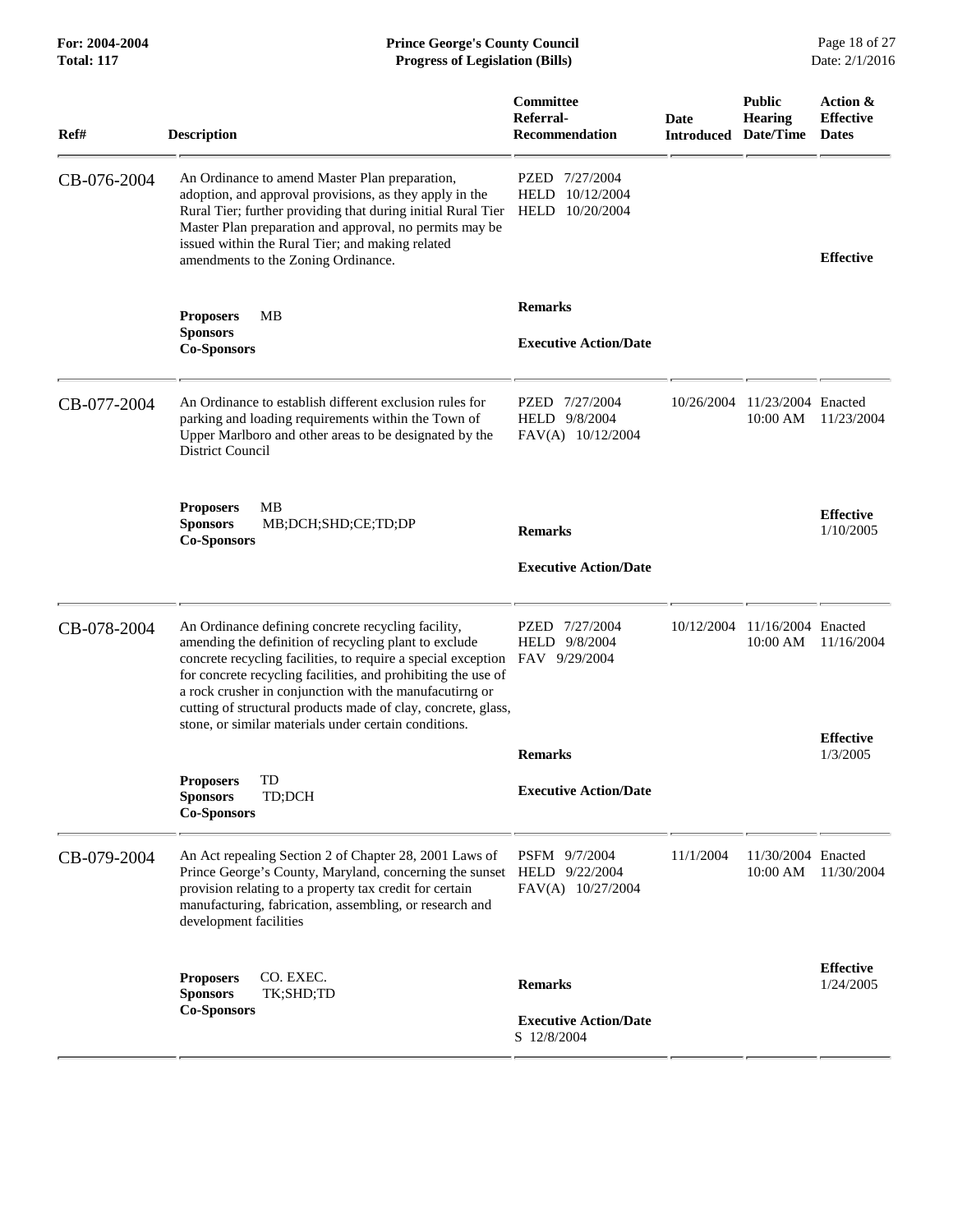| For: 2004-2004<br><b>Total: 117</b> | <b>Prince George's County Council</b><br><b>Progress of Legislation (Bills)</b>                                                                                                                                                                                                                                                          |                                                                             |                                                 |                                                          | Page 19 of 27<br>Date: 2/1/2016                                      |
|-------------------------------------|------------------------------------------------------------------------------------------------------------------------------------------------------------------------------------------------------------------------------------------------------------------------------------------------------------------------------------------|-----------------------------------------------------------------------------|-------------------------------------------------|----------------------------------------------------------|----------------------------------------------------------------------|
| Ref#<br>CB-080-2004                 | <b>Description</b><br>An Act establishing the homestead property tax credit for<br>the County property tax for the taxable year beginning<br>July 1, 2005, as required by State law                                                                                                                                                      | Committee<br>Referral-<br>Recommendation<br>C.O.W. 9/7/2004<br>FAV 9/7/2004 | Date<br><b>Introduced Date/Time</b><br>9/7/2004 | <b>Public</b><br><b>Hearing</b><br>9/28/2004<br>10:00 AM | Action &<br><b>Effective</b><br><b>Dates</b><br>Enacted<br>9/28/2004 |
|                                     | CO. EXEC.<br><b>Proposers</b><br>TК<br><b>Sponsors</b><br><b>Co-Sponsors</b>                                                                                                                                                                                                                                                             | <b>Remarks</b><br><b>Executive Action/Date</b><br>S 9/28/2004               |                                                 |                                                          | <b>Effective</b><br>11/15/2004                                       |
| CB-081-2004                         | An Ordinance exempting certain land conveyed in fee<br>simple by the University of Maryland from being<br>immediately placed in the Reserved Open Space (R-O-S)<br>Zone                                                                                                                                                                  | PZED 9/14/2004<br>HELD 10/26/2004                                           |                                                 |                                                          |                                                                      |
|                                     | <b>TH</b><br><b>Proposers</b><br><b>Sponsors</b><br><b>Co-Sponsors</b>                                                                                                                                                                                                                                                                   | <b>Remarks</b><br><b>Executive Action/Date</b>                              |                                                 |                                                          | <b>Effective</b>                                                     |
| CB-082-2004                         | An Act requiring that photographs be taken whenever a<br>motor vehicle is impounded from private property under<br>certain circumstances                                                                                                                                                                                                 | PSFM 9/14/2004<br>FAV 10/27/2004                                            | 11/1/2004                                       | 11/30/2004 Enacted<br>10:00 AM                           | 11/30/2004                                                           |
|                                     | <b>Proposers</b><br>TH<br>SHD;CE;MB<br><b>Sponsors</b><br><b>Co-Sponsors</b>                                                                                                                                                                                                                                                             | <b>Remarks</b><br><b>Executive Action/Date</b><br>S 12/8/2004               |                                                 |                                                          | <b>Effective</b><br>1/24/2005                                        |
| CB-083-2004                         | An Act establishing the Criminal Justice Coordinating<br>Council; providing for the purpose, membership, duties,<br>quorum, and frequency of meetings, providing that the<br>function is advisory; establishing reporting requirements;<br>and generally relating to the Prince George's County<br>Criminal Justice Coordinating Council | PSFM 9/14/2004<br>FAV(A) 10/27/2004                                         | 11/1/2004                                       | 11/30/2004 Enacted<br>$10:00$ AM                         | 11/30/2004                                                           |
|                                     |                                                                                                                                                                                                                                                                                                                                          | <b>Remarks</b>                                                              |                                                 |                                                          | <b>Effective</b>                                                     |
|                                     | TH<br><b>Proposers</b><br><b>Sponsors</b><br>SHD;TK<br><b>Co-Sponsors</b>                                                                                                                                                                                                                                                                | <b>Executive Action/Date</b><br>S 12/8/2004                                 |                                                 |                                                          | 1/24/2005                                                            |
| CB-084-2004                         | An Act establishing a Solid Waste Advisory Commission<br>and setting forth its duties and responsibilities                                                                                                                                                                                                                               | THE 9/14/2004<br>HELD 10/14/2004<br>HELD 10/21/2004<br>FAV(A) 10/28/2004    | 11/1/2004                                       | 11/23/2004 Enacted<br>10:00 AM                           | 11/23/2004                                                           |
|                                     | <b>SHD</b><br><b>Proposers</b><br><b>Sponsors</b><br>SHD;DCH;TD;CE;MB;TK<br><b>Co-Sponsors</b>                                                                                                                                                                                                                                           | <b>Remarks</b>                                                              |                                                 |                                                          | <b>Effective</b><br>1/24/2005                                        |

 **Executive Action/Date** S 12/8/2004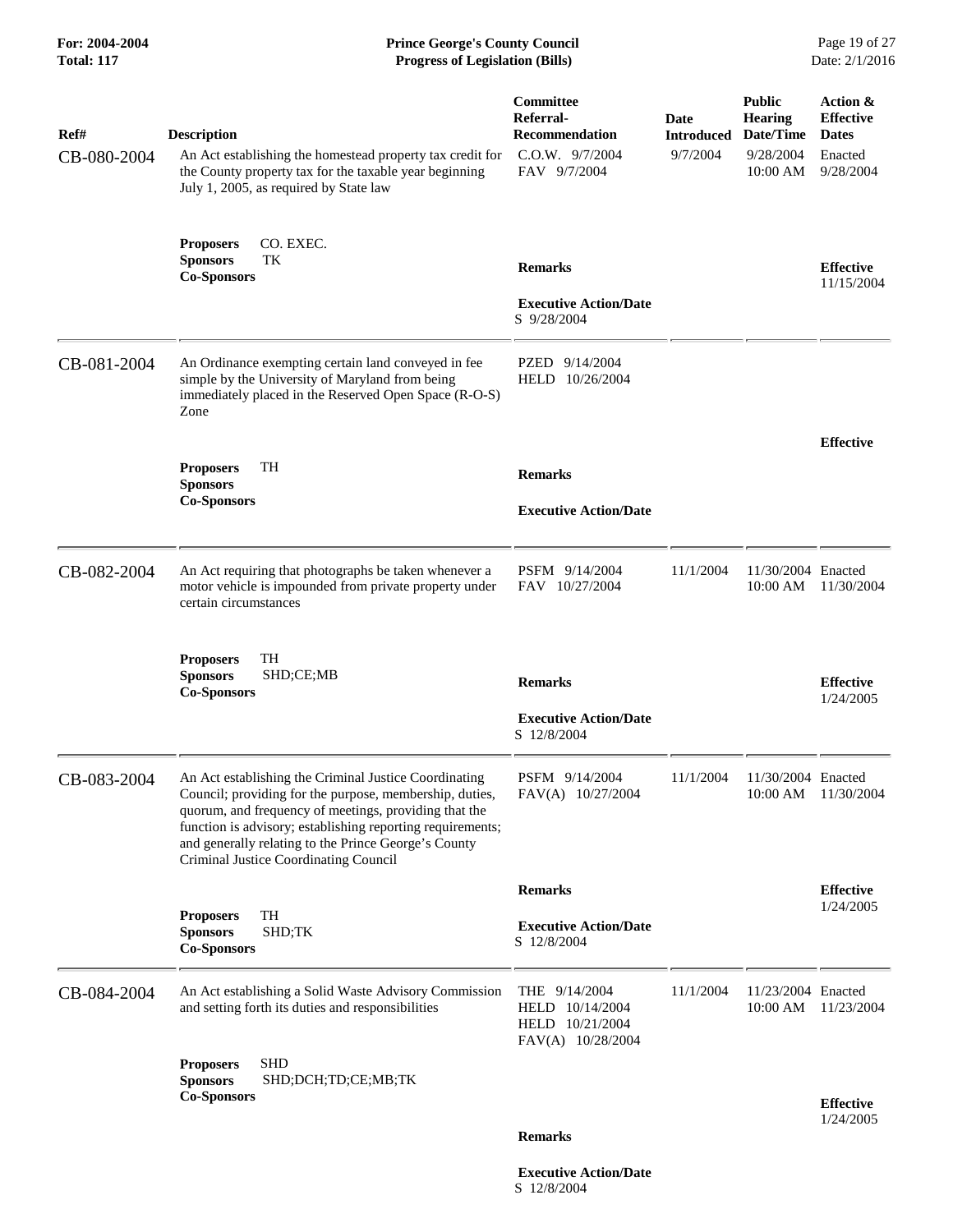**For: 2004-2004 Prince George's County Council** Page 20 of 27<br> **Prince George's County Council** Page 20 of 27<br> **Progress of Legislation (Bills)** Date: 2/1/2016 **Total: 117 Progress of Legislation (Bills)** 

| Ref#        | <b>Description</b>                                                                                                                                                                                                                                                                         | <b>Committee</b><br>Referral-<br><b>Recommendation</b>                                                                                                                                               | <b>Date</b><br><b>Introduced</b> | <b>Public</b><br><b>Hearing</b><br>Date/Time | Action &<br><b>Effective</b><br><b>Dates</b> |
|-------------|--------------------------------------------------------------------------------------------------------------------------------------------------------------------------------------------------------------------------------------------------------------------------------------------|------------------------------------------------------------------------------------------------------------------------------------------------------------------------------------------------------|----------------------------------|----------------------------------------------|----------------------------------------------|
| CB-085-2004 | An Act exempting licensing fees for certain individuals<br>and adding a provision related to rabies vaccination<br>reporting by veterinarians                                                                                                                                              | HEHS 9/28/2004<br>FAV 10/27/2004                                                                                                                                                                     | 11/1/2004                        | 11/23/2004 Enacted<br>10:00 AM               | 11/23/2004                                   |
|             | <b>Proposers</b><br>CO. EXEC.<br>TD;SHD;CE;MB;TK<br><b>Sponsors</b><br><b>Co-Sponsors</b>                                                                                                                                                                                                  | <b>Remarks</b><br><b>Executive Action/Date</b><br>S 12/8/2004                                                                                                                                        |                                  |                                              | <b>Effective</b><br>1/24/2005                |
| CB-086-2004 | An Act amending and updating the County Fire Safety<br>Code                                                                                                                                                                                                                                | THE 9/28/2004<br>HELD 10/28/2004                                                                                                                                                                     |                                  |                                              |                                              |
|             | CO. EXEC.<br><b>Proposers</b><br><b>Sponsors</b><br><b>Co-Sponsors</b>                                                                                                                                                                                                                     | <b>Remarks</b><br><b>Executive Action/Date</b>                                                                                                                                                       |                                  |                                              | <b>Effective</b>                             |
| CB-087-2004 | An Act amending the Building Code, adopting certain<br>amendments to the 2000 International Building Code and<br>the International Residential Code for 1 and 2 Dwellings<br>and amending sections of Building Code pertaining to the<br>Grading, Drainage and Pollution Control Ordinance | THE 9/28/2004<br>FAV(A) 10/28/2004                                                                                                                                                                   | 11/1/2004                        | 11/23/2004 Enacted<br>10:00 AM               | 11/23/2004                                   |
|             | CO. EXEC.<br><b>Proposers</b><br>TK;TD<br><b>Sponsors</b><br><b>Co-Sponsors</b>                                                                                                                                                                                                            | <b>Remarks</b><br>Pursuant to Section 4 of<br>CB-87-2004 (DR-3), this<br>Act shall be abrogated and<br>of no further force and<br>effect on 12/8/2005<br><b>Executive Action/Date</b><br>S 12/8/2004 |                                  |                                              | <b>Effective</b><br>1/24/2005                |
| CB-088-2004 | An Ordinance amending the definition of Waterfront<br>Entertainment/Retail Complex to permit residential uses<br>and providing for instances when a Conceptual Site Plan<br>for this use must be revised                                                                                   | PZED 10/5/2004                                                                                                                                                                                       |                                  |                                              |                                              |
|             | TК<br><b>Proposers</b><br><b>Sponsors</b>                                                                                                                                                                                                                                                  | <b>Remarks</b><br><b>Executive Action/Date</b>                                                                                                                                                       |                                  |                                              | <b>Effective</b>                             |
|             | <b>Co-Sponsors</b>                                                                                                                                                                                                                                                                         |                                                                                                                                                                                                      |                                  |                                              |                                              |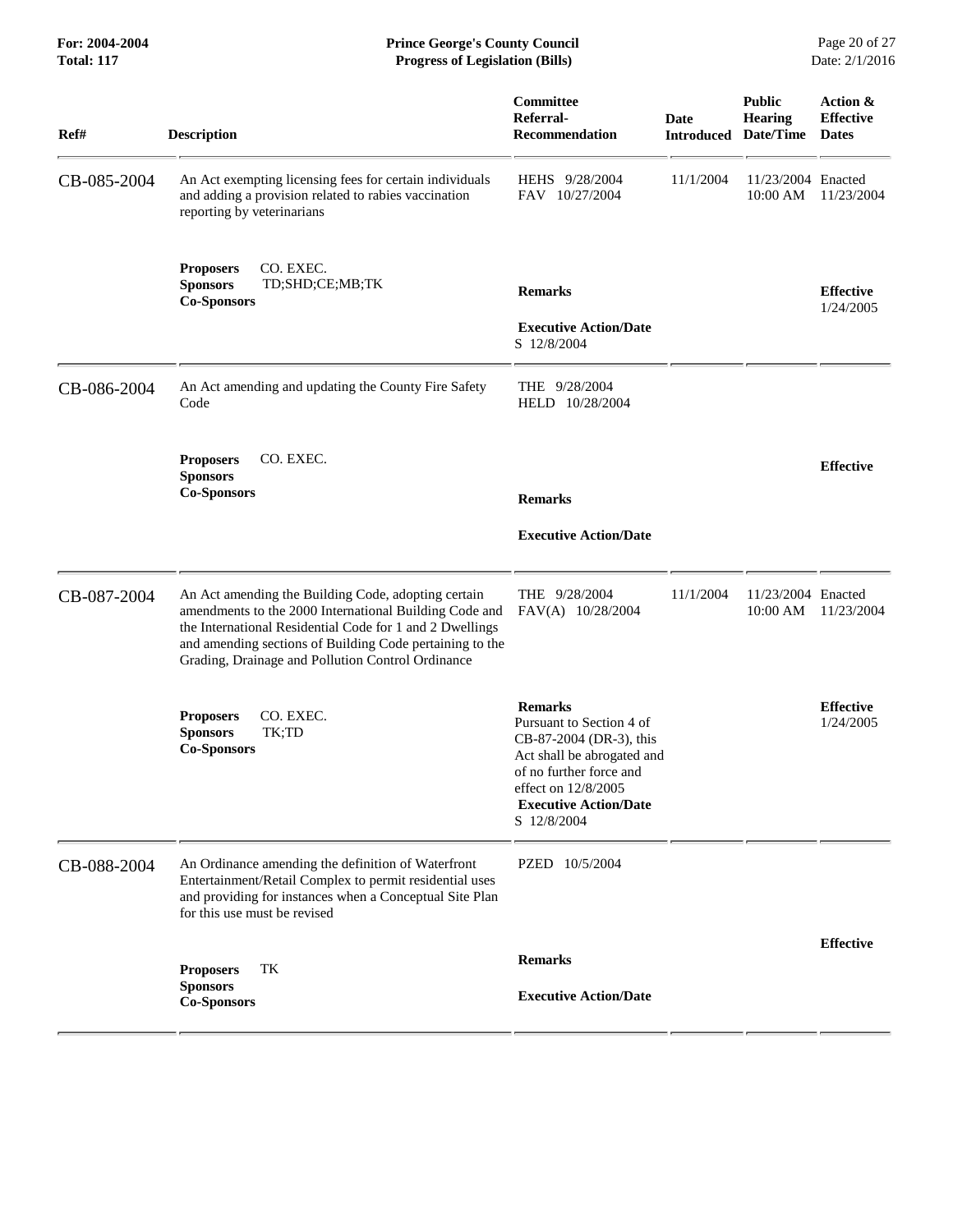| For: 2004-2004<br><b>Total: 117</b> | <b>Prince George's County Council</b><br><b>Progress of Legislation (Bills)</b>                                                                                                                                               |                                                                                                                                                                                                                                                          |                                        | Page 21 of 27<br>Date: 2/1/2016                                                |                                                            |
|-------------------------------------|-------------------------------------------------------------------------------------------------------------------------------------------------------------------------------------------------------------------------------|----------------------------------------------------------------------------------------------------------------------------------------------------------------------------------------------------------------------------------------------------------|----------------------------------------|--------------------------------------------------------------------------------|------------------------------------------------------------|
| Ref#<br>CB-089-2004                 | <b>Description</b><br>A Subdivision Bill amending the test for adequate public<br>facilities at the time of preliminary plat of subdivision and FAV(A) 9/22/2004<br>establishing a new adequate public safety facilities test | <b>Committee</b><br>Referral-<br><b>Recommendation</b><br>PSFM 9/14/2004                                                                                                                                                                                 | Date<br><b>Introduced</b><br>10/5/2004 | <b>Public</b><br><b>Hearing</b><br>Date/Time<br>11/16/2004 Enacted<br>10:00 AM | Action &<br><b>Effective</b><br><b>Dates</b><br>11/16/2004 |
|                                     | DP;SHD;TD;CE;DCH;TK;MB<br><b>Proposers</b><br><b>Sponsors</b><br><b>Co-Sponsors</b>                                                                                                                                           | <b>Remarks</b><br>The provisions of<br>CB-89-2004 (DR-3) shall<br>not apply to those<br>applications filed and<br>accepted by the Planning<br>Board as of the close of<br>business November 16,<br>2004.<br><b>Executive Action/Date</b><br>S 11/22/2004 |                                        |                                                                                | <b>Effective</b><br>12/23/2004                             |
| CB-090-2004                         | An Ordinance permitting elderly housing in the R-E Zone PZED 9/28/2004<br>under certain circumstances                                                                                                                         | FAV 10/26/2004                                                                                                                                                                                                                                           | 11/1/2004                              | 11/30/2004 Enacted<br>10:00 AM                                                 | 11/30/2004                                                 |
|                                     | TK<br><b>Proposers</b><br><b>Sponsors</b><br>TK<br><b>Co-Sponsors</b>                                                                                                                                                         | <b>Remarks</b><br><b>Executive Action/Date</b>                                                                                                                                                                                                           |                                        |                                                                                | <b>Effective</b><br>1/17/2005                              |
| CB-091-2004                         | An Ordinance permitting multifamily dwellings in the<br>R-55 Zone under certain circumstances                                                                                                                                 | PZED 9/28/2004<br>FAV(A) 10/6/2004                                                                                                                                                                                                                       | 10/19/2004                             | 11/23/2004 Enacted<br>10:00 AM                                                 | 11/23/2004                                                 |
|                                     | TD<br><b>Proposers</b><br>TD;DCH;SHD<br><b>Sponsors</b><br><b>Co-Sponsors</b>                                                                                                                                                 | <b>Remarks</b><br><b>Executive Action/Date</b>                                                                                                                                                                                                           |                                        |                                                                                | <b>Effective</b><br>1/10/2005                              |
| CB-092-2004                         | An Ordinance permitting additional industrial uses and<br>modifying development regulations in the I-3 Zone under FAV 10/20/2004<br>certain circumstances.                                                                    | PZED 9/28/2004                                                                                                                                                                                                                                           | 11/1/2004                              | 11/30/2004 Enacted<br>10:00 AM                                                 | 11/30/2004                                                 |
|                                     | TD<br><b>Proposers</b><br>TD;DCH;SHD;CE<br><b>Sponsors</b><br><b>Co-Sponsors</b>                                                                                                                                              | <b>Remarks</b><br><b>Executive Action/Date</b>                                                                                                                                                                                                           |                                        |                                                                                | <b>Effective</b><br>1/17/2005                              |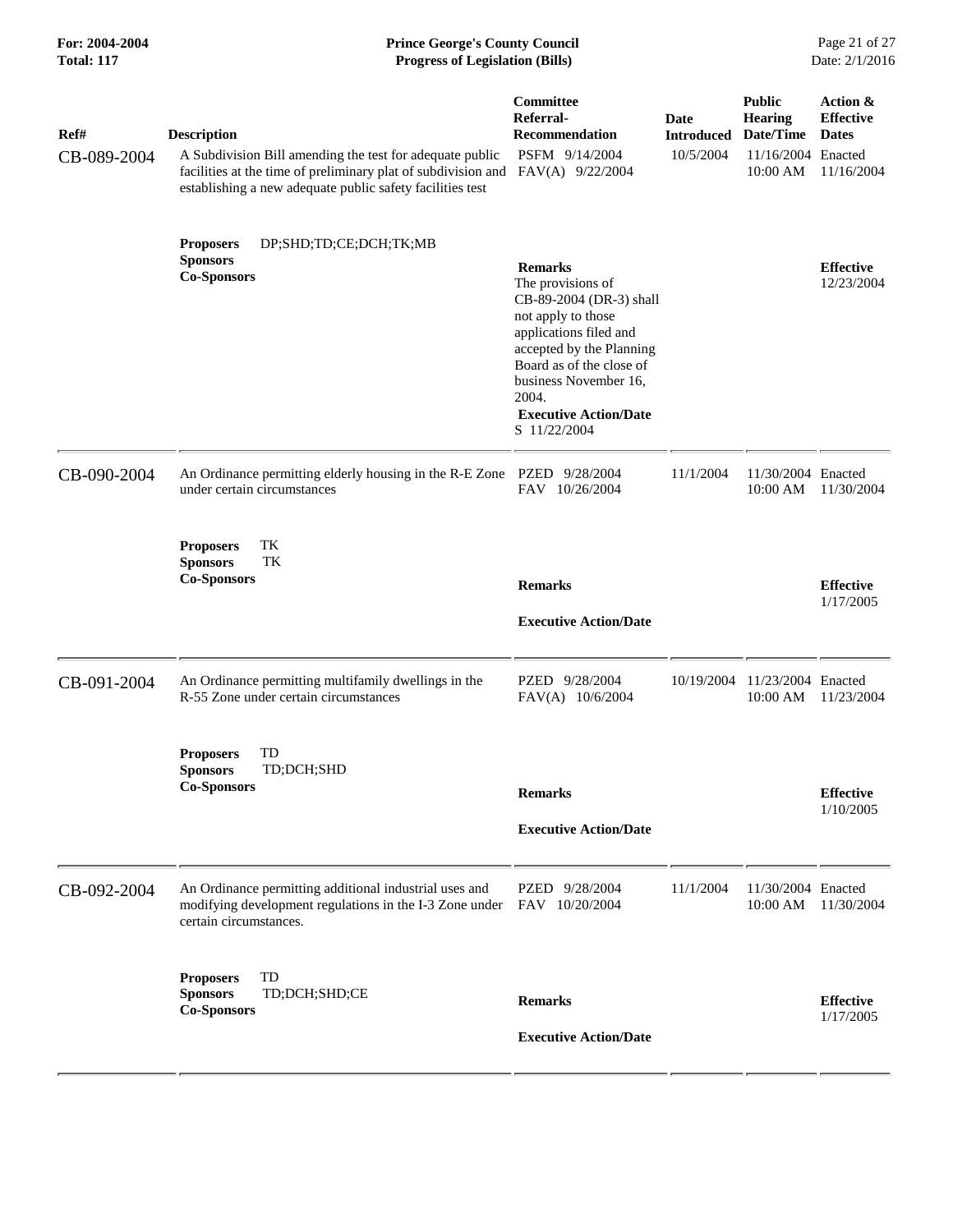| Ref#        | <b>Description</b>                                                                                                                                                                                                                                                                                                        | Committee<br>Referral-<br><b>Recommendation</b>               | <b>Date</b><br><b>Introduced</b> | <b>Public</b><br><b>Hearing</b><br>Date/Time | Action &<br><b>Effective</b><br><b>Dates</b> |
|-------------|---------------------------------------------------------------------------------------------------------------------------------------------------------------------------------------------------------------------------------------------------------------------------------------------------------------------------|---------------------------------------------------------------|----------------------------------|----------------------------------------------|----------------------------------------------|
| CB-093-2004 | An Act amending the provisions of the County Code<br>relating to the Board of Registration for Building<br>Contractors                                                                                                                                                                                                    | THE 9/28/2004<br>FAV(A) 10/28/2004                            | 11/1/2004                        | 11/23/2004 Enacted<br>$10:00$ AM             | 11/23/2004                                   |
|             | <b>DCH</b><br><b>Proposers</b><br>DCH;TD;SHD;CE;TK<br><b>Sponsors</b><br><b>Co-Sponsors</b>                                                                                                                                                                                                                               | <b>Remarks</b>                                                |                                  |                                              | <b>Effective</b><br>1/24/2005                |
|             |                                                                                                                                                                                                                                                                                                                           | <b>Executive Action/Date</b><br>S 12/8/2004                   |                                  |                                              |                                              |
| CB-094-2004 | An Act requiring the submission of data concerning the<br>presence of sub-surface water for proposed residential<br>construction with a basement                                                                                                                                                                          | THE $9/28/2004$<br>FAV 10/28/2004                             | 11/1/2004                        | 11/23/2004 Enacted<br>10:00 AM               | 11/23/2004                                   |
|             | <b>DCH</b><br><b>Proposers</b><br><b>Sponsors</b><br>DCH;TK;TD;SHD;CE;MB<br><b>Co-Sponsors</b>                                                                                                                                                                                                                            | <b>Remarks</b>                                                |                                  |                                              | <b>Effective</b><br>1/24/2005                |
|             |                                                                                                                                                                                                                                                                                                                           | <b>Executive Action/Date</b><br>S 12/8/2004                   |                                  |                                              |                                              |
| CB-095-2004 | A Subdivision Bill modifying the procedures for approval<br>of final plats in cluster subdivision cases, to authorize<br>appeals from Planning board to District Council of<br>decisions on cluster subdivision final plats                                                                                               | PZED 9/28/2004<br>FAV 10/6/2004                               | 10/19/2004                       | 11/30/2004 Enacted<br>10:00 AM               | 11/30/2004                                   |
|             | TK;SHD;DP;TD;CE;MB<br><b>Proposers</b><br><b>Sponsors</b><br>TK;SHD;DP;TD;CE;MB<br><b>Co-Sponsors</b>                                                                                                                                                                                                                     | <b>Remarks</b><br><b>Executive Action/Date</b><br>S 12/8/2004 |                                  |                                              | <b>Effective</b><br>1/10/2005                |
| CB-096-2004 | An Act amending provisions of the Code relating to<br>towing regulations and establishing penalties, amending<br>the hours for a property owner to initiate the towing of a<br>vehicle from private property under certain circumstances<br>and establishing the fees to be charged for private property<br>tow services. | THE 9/28/2004<br>HELD 10/14/2004<br>FAV(A) 10/28/2004         |                                  | 10/28/2004 11/30/2004<br>10:00 AM            | <b>Effective</b>                             |
|             | <b>Proposers</b><br>CЕ<br><b>Sponsors</b><br>CE;DCH;TD;SHD;MB;TK<br><b>Co-Sponsors</b>                                                                                                                                                                                                                                    | <b>Remarks</b><br><b>Executive Action/Date</b>                |                                  |                                              |                                              |
| CB-097-2004 | An Ordinance allowing certain eating and drinking<br>establishments, retail trade and service uses, gas stations<br>and lodging uses in the I-1 Zone under certain<br>circumstances.                                                                                                                                      | PZED 10/5/2004<br>FAV 10/20/2004                              | 10/26/2004                       | 11/23/2004 Enacted<br>10:00 AM               | 11/23/2004                                   |
|             | <b>SHD</b><br><b>Proposers</b><br><b>Sponsors</b><br>SHD;DCH;DP;CE                                                                                                                                                                                                                                                        | <b>Remarks</b>                                                |                                  |                                              | <b>Effective</b>                             |
|             | <b>Co-Sponsors</b>                                                                                                                                                                                                                                                                                                        | <b>Executive Action/Date</b>                                  |                                  |                                              | 1/10/2005                                    |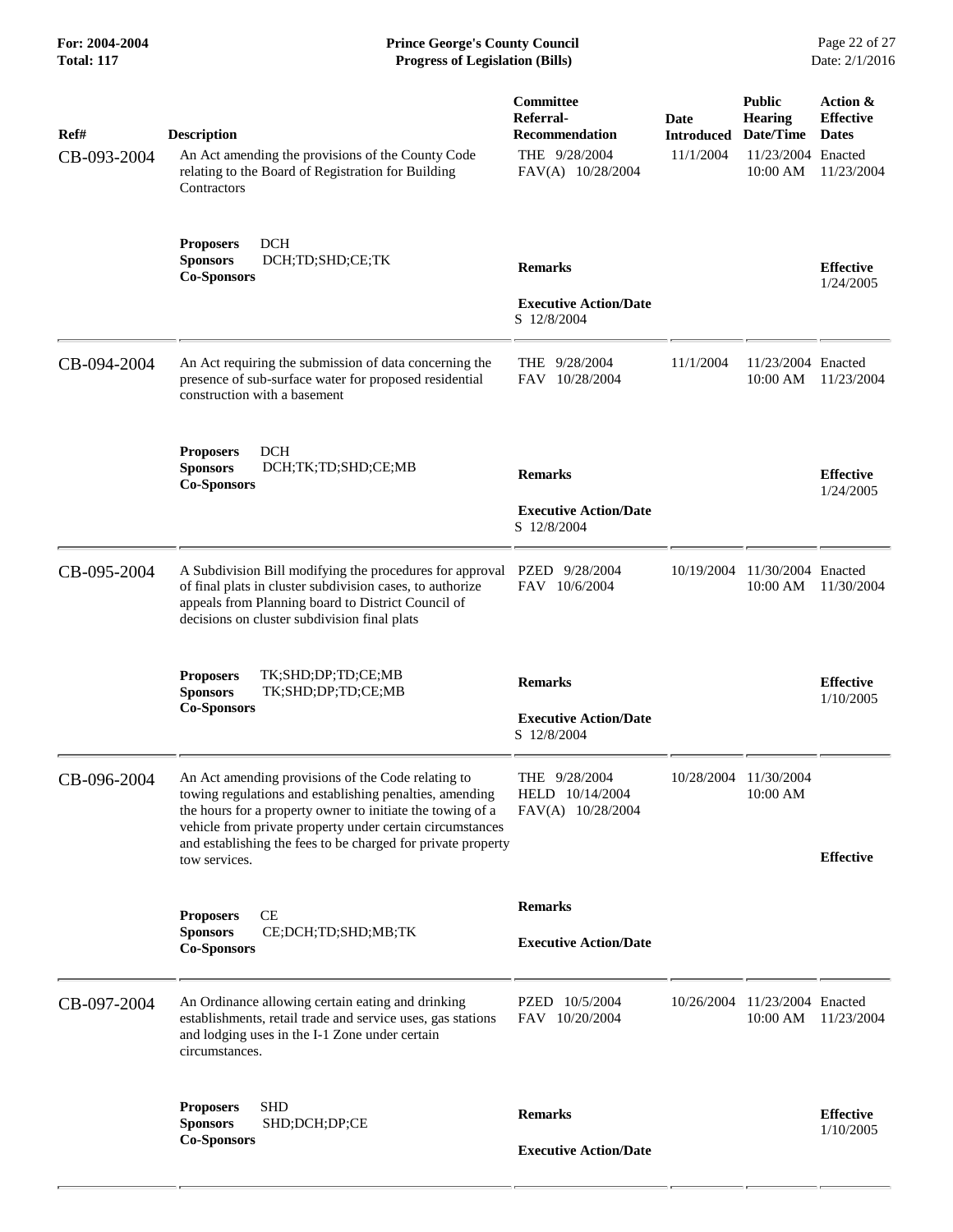| For: 2004-2004<br><b>Total: 117</b> | <b>Prince George's County Council</b><br><b>Progress of Legislation (Bills)</b>                                                                                                                                                                                                                                                                                                                                                                                                                                                                                                                  |                                                        |                                     |                                   |                                              |
|-------------------------------------|--------------------------------------------------------------------------------------------------------------------------------------------------------------------------------------------------------------------------------------------------------------------------------------------------------------------------------------------------------------------------------------------------------------------------------------------------------------------------------------------------------------------------------------------------------------------------------------------------|--------------------------------------------------------|-------------------------------------|-----------------------------------|----------------------------------------------|
| Ref#                                | <b>Description</b>                                                                                                                                                                                                                                                                                                                                                                                                                                                                                                                                                                               | <b>Committee</b><br>Referral-<br><b>Recommendation</b> | Date<br><b>Introduced Date/Time</b> | <b>Public</b><br>Hearing          | Action &<br><b>Effective</b><br><b>Dates</b> |
| CB-098-2004                         | An Act providing interim development standards for new<br>subdivision plat applications in the Rural Tier as<br>designated in the Approved General Plan.                                                                                                                                                                                                                                                                                                                                                                                                                                         | PZED 10/5/2004<br>HELD 10/12/2004<br>FAV 10/20/2004    |                                     | 10/19/2004 11/30/2004<br>10:00 AM |                                              |
|                                     | <b>Proposers</b><br>MB;TD;DCH<br><b>Sponsors</b><br>MB;TD;DCH<br><b>Co-Sponsors</b>                                                                                                                                                                                                                                                                                                                                                                                                                                                                                                              | <b>Remarks</b>                                         |                                     |                                   | <b>Effective</b>                             |
|                                     |                                                                                                                                                                                                                                                                                                                                                                                                                                                                                                                                                                                                  | <b>Executive Action/Date</b>                           |                                     |                                   |                                              |
| CB-099-2004                         | An Emergency Act limiting the number of building<br>permits that may be issued in the Rural Tier, as designated HELD 10/12/2004<br>in the Approved General Plan, and providing for certain<br>exceptions.                                                                                                                                                                                                                                                                                                                                                                                        | PZED 10/5/2004<br>FAV 10/20/2004                       |                                     |                                   |                                              |
|                                     | <b>Proposers</b><br>MB;TD;DCH<br><b>Sponsors</b><br><b>Co-Sponsors</b>                                                                                                                                                                                                                                                                                                                                                                                                                                                                                                                           | <b>Remarks</b><br><b>Executive Action/Date</b>         |                                     |                                   | <b>Effective</b>                             |
| CB-100-2004                         | An Ordinance developing new development standards and PZED 10/5/2004<br>procedures for the Rural Tier including the establishment HELD 10/12/2004<br>and imposition of temporary zoning regulations restricting FAV(A) 10/20/2004<br>development in the Rural Tier established by the<br>Approved General Plan for a period of time to expire on<br>August 1, 2005. This Ordinance provides for an annual<br>allocation of building permits, establishes interim<br>guidelines for residential development, and it requires site<br>plan approval as a prerequisite for the issuance of permits. | <b>Remarks</b><br>test<br><b>Executive Action/Date</b> |                                     |                                   | <b>Effective</b>                             |
|                                     | <b>Proposers</b><br>MB;TD;DCH<br><b>Sponsors</b><br><b>Co-Sponsors</b>                                                                                                                                                                                                                                                                                                                                                                                                                                                                                                                           |                                                        |                                     |                                   |                                              |
| CB-101-2004                         | An Act exempting the Board of Education from the<br>payment of building permit fees in all circumstances                                                                                                                                                                                                                                                                                                                                                                                                                                                                                         | THE 10/5/2004<br>FAV 10/28/2004                        | 11/1/2004                           | 11/23/2004 Enacted<br>10:00 AM    | 11/23/2004                                   |
|                                     | <b>SHD</b><br><b>Proposers</b><br><b>Sponsors</b><br>SHD;DCH;CE<br><b>Co-Sponsors</b>                                                                                                                                                                                                                                                                                                                                                                                                                                                                                                            | <b>Remarks</b>                                         |                                     |                                   | <b>Effective</b><br>1/24/2005                |
|                                     |                                                                                                                                                                                                                                                                                                                                                                                                                                                                                                                                                                                                  | <b>Executive Action/Date</b><br>S 12/8/2004            |                                     |                                   |                                              |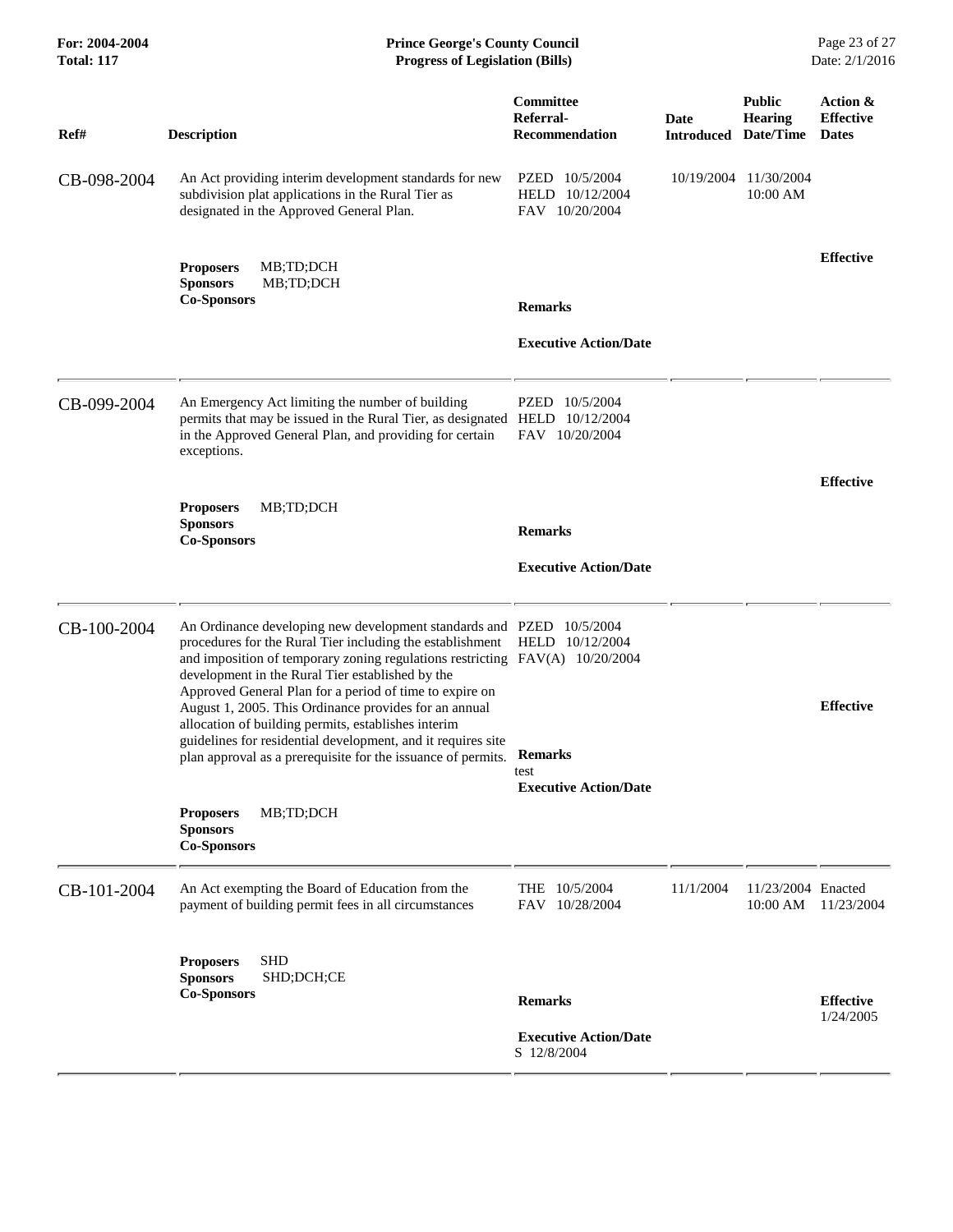| Ref#<br>CB-102-2004 | <b>Description</b><br>An Ordinance permitting reducing/exercise salons or<br>health clubs in the L-A-C Zone.                                                                                                                                                                                              | Committee<br>Referral-<br><b>Recommendation</b><br>PZED 10/5/2004<br>FAV 10/20/2004 | Date<br>Introduced<br>10/26/2004 | <b>Public</b><br><b>Hearing</b><br>Date/Time<br>11/23/2004 Enacted<br>10:00 AM | Action &<br><b>Effective</b><br><b>Dates</b><br>11/23/2004 |
|---------------------|-----------------------------------------------------------------------------------------------------------------------------------------------------------------------------------------------------------------------------------------------------------------------------------------------------------|-------------------------------------------------------------------------------------|----------------------------------|--------------------------------------------------------------------------------|------------------------------------------------------------|
|                     | <b>SHD</b><br><b>Proposers</b><br><b>Sponsors</b><br>SHD;DCH;CE;DP;MB<br><b>Co-Sponsors</b>                                                                                                                                                                                                               | <b>Remarks</b><br><b>Executive Action/Date</b>                                      |                                  |                                                                                | <b>Effective</b><br>11/23/2004                             |
| CB-103-2004         | An Ordinance to define and list "Family-Medical-<br>Residential Park" as a permitted use in the O-S Zone<br>(Open Space), under certain circumstances, and amend the<br>regulations for a Medical/Residential Campus.                                                                                     | PZED 10/5/2004<br>HELD 10/26/2004                                                   |                                  |                                                                                | <b>Effective</b>                                           |
|                     | <b>Proposers</b><br>MВ<br><b>Sponsors</b><br><b>Co-Sponsors</b>                                                                                                                                                                                                                                           | <b>Remarks</b><br><b>Executive Action/Date</b>                                      |                                  |                                                                                |                                                            |
| CB-104-2004         | An Act amending provisions of the County Code relating<br>to Off-the-Road Motorcycles, defining Off-Road Vehicles FAV(A) 10/27/2004<br>and requiring such vehicles to be registered with the<br>County, imposing restrictions and penalties on the<br>operation of Off-Road Vehicles.                     | PSFM 10/5/2004                                                                      | 11/1/2004                        | 11/30/2004 Enacted<br>10:00 AM                                                 | 11/30/2004                                                 |
|                     | TD:DP<br><b>Proposers</b><br><b>Sponsors</b><br>TD;DCH;SHD;CE;MB;TK<br><b>Co-Sponsors</b>                                                                                                                                                                                                                 | <b>Remarks</b><br><b>Executive Action/Date</b><br>S 12/8/2004                       |                                  |                                                                                | <b>Effective</b><br>4/1/2005                               |
| CB-105-2004         | An Act providing for the licensing of businesses that<br>advance money in anticipation of receiving income tax<br>refunds, providing standards for operation, and providing<br>penalties for violations                                                                                                   | PSFM 10/5/2004                                                                      |                                  |                                                                                |                                                            |
|                     | <b>Proposers</b><br>TH<br><b>Sponsors</b><br><b>Co-Sponsors</b>                                                                                                                                                                                                                                           | <b>Remarks</b><br><b>Executive Action/Date</b>                                      |                                  |                                                                                | <b>Effective</b>                                           |
| CB-106-2004         | An Act concerning the Issuance and Sale of Special<br>Obligation Bonds in aggregate principal amount not to<br>exceed \$14,000,000 for the financing the construction of<br>the parking improvements and infrastructure<br>improvements relating to Northgate College Park<br><b>Development District</b> | PSFM 10/5/2004<br><b>Remarks</b>                                                    |                                  |                                                                                | <b>Effective</b>                                           |
|                     | <b>Proposers</b><br>TH<br><b>Sponsors</b><br><b>Co-Sponsors</b>                                                                                                                                                                                                                                           | <b>Executive Action/Date</b>                                                        |                                  |                                                                                |                                                            |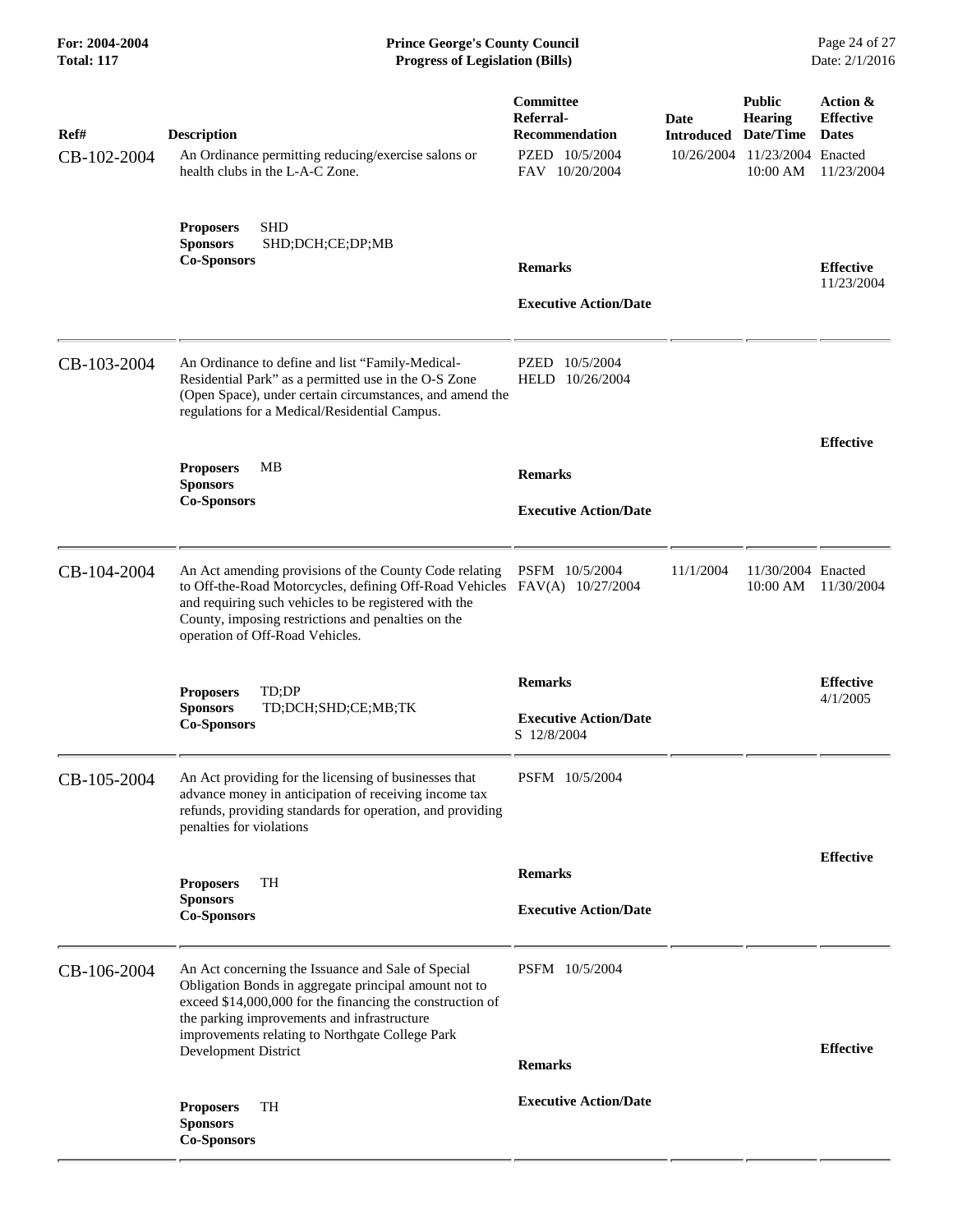| Ref#<br>CB-107-2004 | <b>Description</b><br>An Ordinance allowing off-site parking for certain<br>stadiums under certain circumstances                                                                                                                                                                            | Committee<br>Referral-<br><b>Recommendation</b><br>PZED 10/5/2004<br>HELD 10/26/2004 | <b>Date</b> | <b>Public</b><br><b>Hearing</b><br><b>Introduced Date/Time</b> | Action &<br><b>Effective</b><br><b>Dates</b> |
|---------------------|---------------------------------------------------------------------------------------------------------------------------------------------------------------------------------------------------------------------------------------------------------------------------------------------|--------------------------------------------------------------------------------------|-------------|----------------------------------------------------------------|----------------------------------------------|
|                     | SHD;TK<br><b>Proposers</b><br><b>Sponsors</b><br><b>Co-Sponsors</b>                                                                                                                                                                                                                         | <b>Remarks</b><br><b>Executive Action/Date</b>                                       |             |                                                                | <b>Effective</b>                             |
| CB-108-2004         | An Act requiring that an applicant for a building permit for PZED 10/5/2004<br>certain construction at a stadium shall file notification<br>with the District Council and providing that the Building<br>Official shall not issue a building permit under certain<br>circumstances          | HELD 10/26/2004                                                                      |             |                                                                | <b>Effective</b>                             |
|                     | <b>SHD</b><br><b>Proposers</b><br><b>Sponsors</b><br><b>Co-Sponsors</b>                                                                                                                                                                                                                     | <b>Remarks</b><br><b>Executive Action/Date</b>                                       |             |                                                                |                                              |
| CB-109-2004         | An Ordinance modifying the lot coverage and building<br>height requirements in the R-18 Zone, permitting<br>multifamily dwellings in the R-18 Zone, and exempting<br>certain multifamily dwellings in the R-18 Zone from<br>bedroom percentage requirements under certain<br>circumstances. | PZED 10/5/2004<br>FAV(A) 10/26/2004                                                  | 11/1/2004   | 11/23/2004 Enacted<br>10:00 AM                                 | 11/23/2004                                   |
|                     | DP<br><b>Proposers</b><br><b>Sponsors</b><br>CE;SHD                                                                                                                                                                                                                                         | <b>Remarks</b><br><b>Executive Action/Date</b>                                       |             |                                                                | <b>Effective</b><br>1/10/2005                |
| CB-110-2004         | <b>Co-Sponsors</b><br>An Ordinance to permit assisted living facilities in the R-R PZED 10/12/2004<br>Zone under certain circumstances.                                                                                                                                                     | FAV(A) 10/20/2004                                                                    | 11/1/2004   | 11/23/2004 Enacted                                             | 10:00 AM 11/23/2004                          |
|                     | <b>SHD</b><br><b>Proposers</b><br>SHD;DCH;CE<br><b>Sponsors</b><br><b>Co-Sponsors</b>                                                                                                                                                                                                       | <b>Remarks</b><br><b>Executive Action/Date</b>                                       |             |                                                                | <b>Effective</b><br>1/10/2005                |
| CB-111-2004         | An Ordinance clarifying that asphalt mixtures are asphalt<br>mixing plants and permitting asphalt mixing plants and<br>concrete batching or cement mixing plants in the I-2 Zone<br>without the requirement for a special exception under<br>certain circumstances.                         | PZED 10/12/2004<br>FAV(A) 10/26/2004                                                 | 11/1/2004   | 11/30/2004 Enacted                                             | 10:00 AM 11/30/2004                          |
|                     | <b>DCH</b><br><b>Proposers</b><br><b>Sponsors</b><br>DCH;SHD;CE<br><b>Co-Sponsors</b>                                                                                                                                                                                                       | <b>Remarks</b><br><b>Executive Action/Date</b>                                       |             |                                                                | <b>Effective</b><br>1/17/2005                |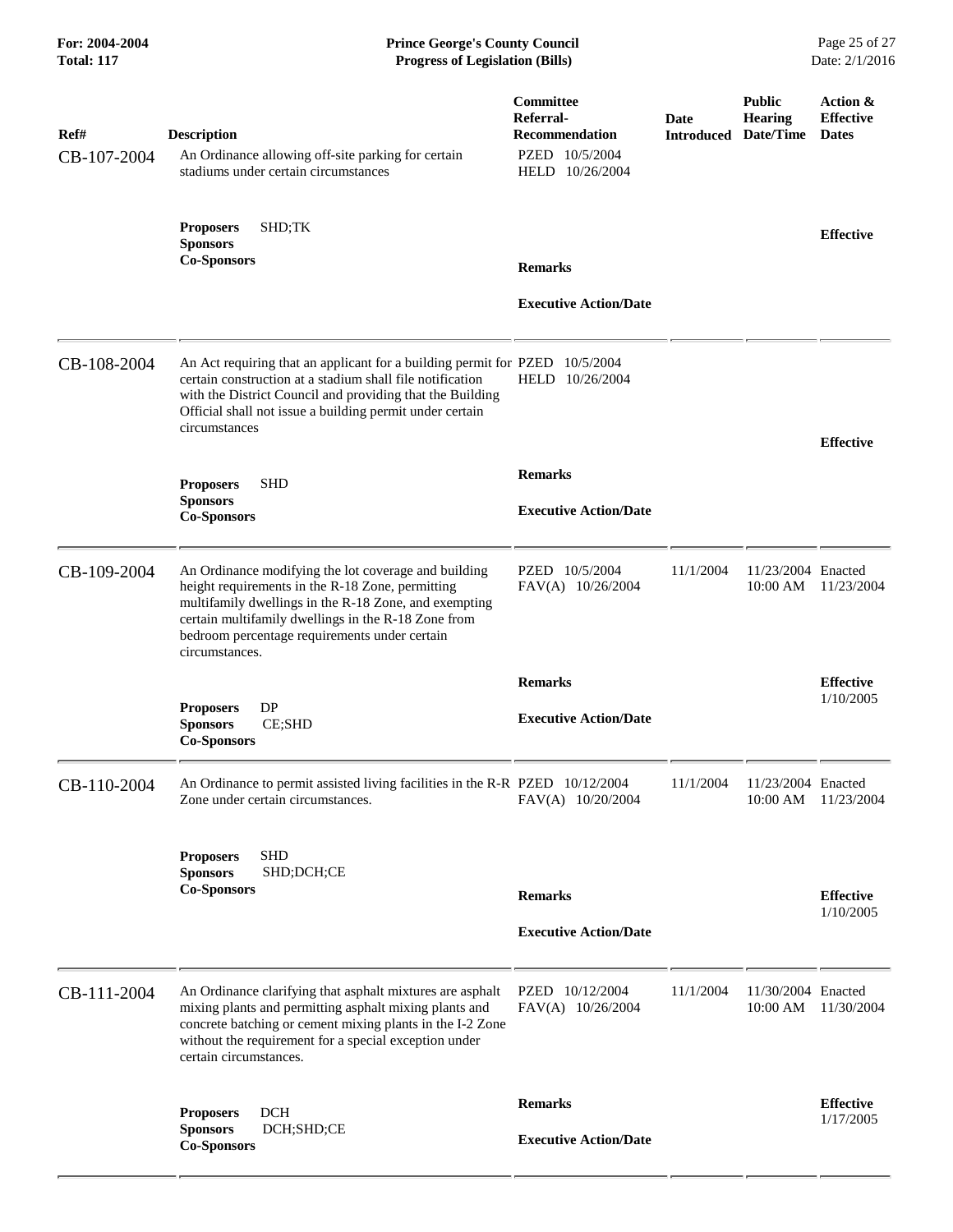**For: 2004-2004 Prince George's County Council** Page 26 of 27<br> **Prince George's County Council** Page 26 of 27<br> **Progress of Legislation (Bills)** Date: 2/1/2016 **Total: 117 Progress of Legislation (Bills)** 

r.

| Ref#<br>CB-112-2004 | <b>Description</b><br>An Ordinance permitting townhouses in the R-18 Zone<br>under certain circumstances                                                           | Committee<br>Referral-<br><b>Recommendation</b><br>PZED 10/12/2004<br>FAV 10/26/2004             | <b>Date</b><br><b>Introduced Date/Time</b><br>11/1/2004 | <b>Public</b><br>Hearing<br>11/30/2004 Enacted<br>10:00 AM | Action &<br><b>Effective</b><br><b>Dates</b><br>11/30/2004 |
|---------------------|--------------------------------------------------------------------------------------------------------------------------------------------------------------------|--------------------------------------------------------------------------------------------------|---------------------------------------------------------|------------------------------------------------------------|------------------------------------------------------------|
|                     | <b>DCH</b><br><b>Proposers</b><br><b>Sponsors</b><br>DCH;TD;SHD;CE<br><b>Co-Sponsors</b>                                                                           | <b>Remarks</b><br><b>Executive Action/Date</b>                                                   |                                                         |                                                            | <b>Effective</b><br>1/17/2005                              |
| CB-113-2004         | An Ordinance allowing residential development in the I-1 PZED 10/19/2004<br>Zone under certain circumstances                                                       |                                                                                                  |                                                         |                                                            |                                                            |
|                     | TK<br><b>Proposers</b><br><b>Sponsors</b><br><b>Co-Sponsors</b>                                                                                                    | <b>Remarks</b><br><b>Executive Action/Date</b>                                                   |                                                         |                                                            | <b>Effective</b>                                           |
| CB-114-2004         | An Ordinance to require Detailed Site Plan review for car<br>washes in the C-M Zone                                                                                | PZED 11/1/2004<br>FAV(A) 11/17/2004                                                              | 11/1/2004                                               | 11/30/2004 Enacted<br>10:00 AM                             | 11/30/2004                                                 |
|                     | <b>Proposers</b><br><b>DCH</b><br><b>Sponsors</b><br>DCH;CE;SHD;MB<br><b>Co-Sponsors</b>                                                                           | <b>Remarks</b><br><b>Executive Action/Date</b>                                                   |                                                         |                                                            | <b>Effective</b><br>1/17/2005                              |
| CB-115-2004         | Assigned                                                                                                                                                           |                                                                                                  |                                                         |                                                            |                                                            |
|                     | <b>Proposers</b><br>CO. EXEC.<br><b>Sponsors</b><br><b>Co-Sponsors</b>                                                                                             | <b>Remarks</b><br>See Administrative Day<br>File Dated 11/1/2004<br><b>Executive Action/Date</b> |                                                         |                                                            | <b>Effective</b>                                           |
| CB-116-2004         | An Act concerning the Tax Increment Development<br>District Created by the City of Laurel, Maryland and<br>Designated as the Centre at Laurel Development District | PSFM 11/1/2004<br>$C.O.W.$ 11/10/2004<br>HELD 11/10/2004<br>FAV 11/30/2004                       | 11/1/2004                                               | 11/30/2004 Enacted<br>10:00 AM                             | 11/30/2004                                                 |
|                     | <b>Proposers</b><br>CO. EXEC.<br>DCH;TD;CE;SHD<br><b>Sponsors</b><br><b>Co-Sponsors</b>                                                                            | <b>Remarks</b>                                                                                   |                                                         |                                                            | <b>Effective</b><br>1/17/2005                              |
|                     |                                                                                                                                                                    | <b>Executive Action/Date</b><br>S 11/30/2004                                                     |                                                         |                                                            |                                                            |